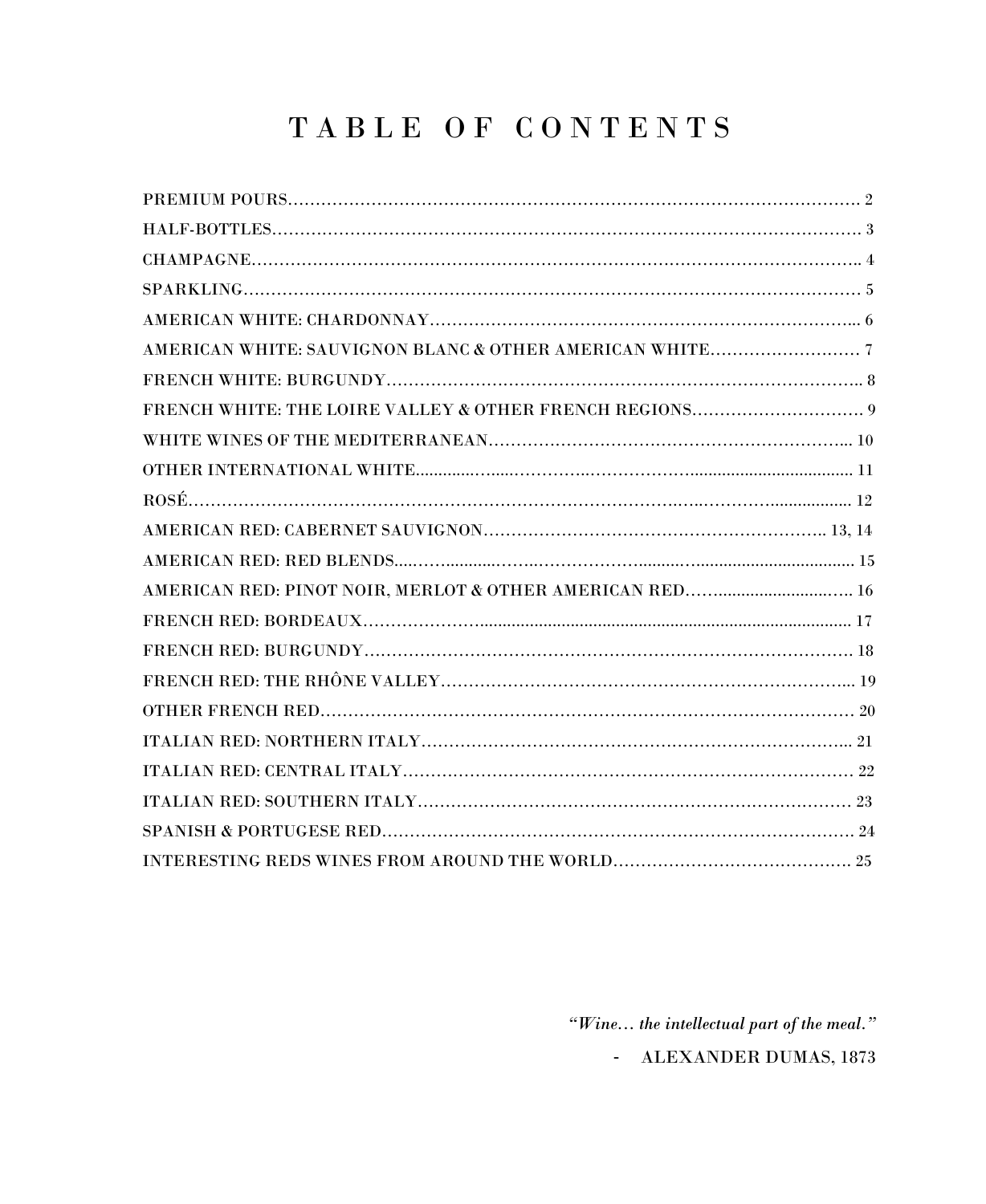# *Sommelier-Selected* P R E M I U M P O U R S

*We are delighted to feature specialty wines by the glass from the Coravin<sup>TM</sup>, a state-of-the-art wine extraction system that allows us to offer world class wines by the glass, without removing the cork.*

#### **White**

CHRISTIAN MOREAU, Chablis 1er Cru, *"Vaillon"*, 2019

Burgundy, France | 32.

*Clean, well-rounded, classic Chablis from vines averaging 56 years old. The wine is pure and vibrant in flavor showing off citrus and mineral combined with just a touch of oak on the finish.*

#### Red

FREEMARK ABBEY, Cabernet Sauvignon, 2017

Napa Valley, California | 26.

*Dark ruby in color, flavors such as blackberry, boysenberry and Bing cherry dominate with nuances of milk chocolate, aromatic cedar, and Herbs de Provence. The body is very full, with a soft entry, coupled with dark cherry flavors that develop from start to finish.* 

> MARQUÉS DE MURRIETA, Rioja, Reserva, *"Finca Ygay"*, 2014 Rioja, Spain | 18.

*Cedar, tobacco, dried cherry, and spice flavors mingle in this red. Features a polished texture, with wellintegrated tannins and orange-peel acidity. Supple, harmonious, and graceful.*

> DELAS FRÈRES, Châteauneuf-du-Pape, *"Haute Pierre"*, 2017 Southern Rhône Valley, France | 28.

*Ripe, featuring silky raspberry and damson plum flavors swirling around, flecked with bright floral, rooibos tea and dried garrigue notes. Offers a subtle, persistent finish, showing lots of charm.*

COGNO, Barolo, Cascina Nuova, 2016

Piedmont, Italy | 34.

*Sweet blueberries, wildflowers, spring herbs and orange zests are some of the flavors that emerge. These aromas and flavors enrich a silky texture that creates an immediate and appealing Barolo, with sweet tannins, firm elegance and outstanding class.*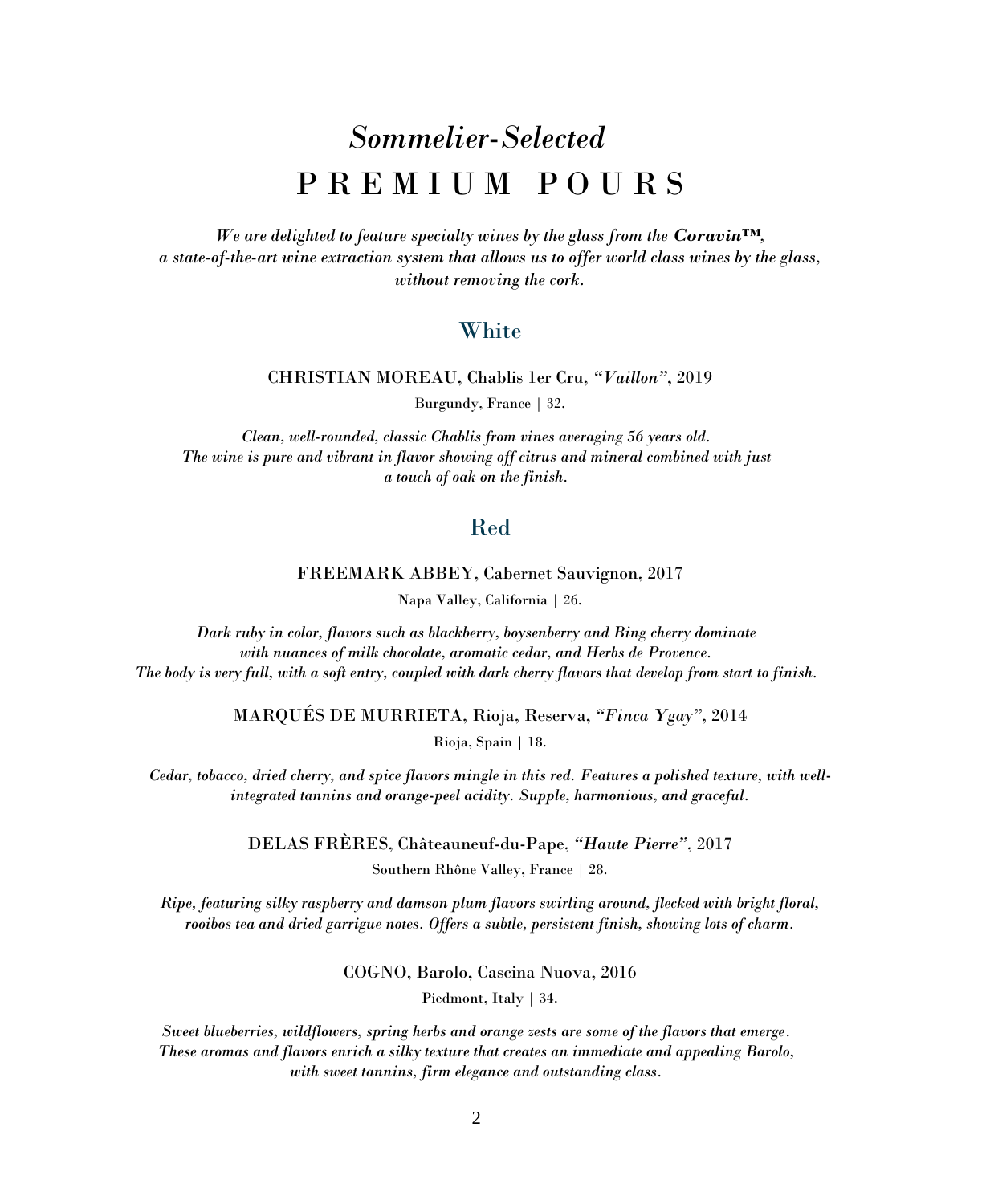# H A L F – B O T T L E S

### Champagne & Sparkling

| 814 | LA SPINETTA, Moscato d'Asti, "Bricco Quaglia", Piedmont, Italy, 2020 | 22.  |
|-----|----------------------------------------------------------------------|------|
| 801 | GASTON CHIQUET, Champagne, Brut, NV                                  | 46.  |
| 802 | RUINART, Champagne, Brut Rosé, NV                                    | 105. |
| 803 | KRUG, Champagne, "Grande Cuvée", Brut, NV                            | 175. |

#### White

| 804 | MINER FAMILY VINEYARDS, Chardonnay, Oakville, California, 2014        | 33. |
|-----|-----------------------------------------------------------------------|-----|
| 805 | DOMAINE GAUTHERON, Chablis, Burgundy, France, 2018                    | 35. |
| 815 | LUCIEN CROCHET, Sancerre, Loire Valley, France, 2019                  | 38. |
| 806 | ROBERT SINSKEY VINEYARDS, Pinot Blanc, Napa Valley, California, 2016  | 40. |
| 807 | MERRY EDWARDS, Sauvignon Blanc, Russian River Valley, California 2018 | 48. |

#### Red

| 808 | CATENA, Malbec, Mendoza, Argentina, 2018                                         | 26.  |
|-----|----------------------------------------------------------------------------------|------|
| 809 | DOMAINE GOUR DE CHAULE, Gigondas, Rhône Valley, France, 2013/2017                | 35.  |
| 810 | BELLE PENTE, Pinot Noir, "Belle Pente Vineyard", Yamhill-Carlton, Oregon, 2014   | 38.  |
| 812 | CHÂTEAU HAUT-SÉGOTTES, Saint-Émilion Grand Cru, Bordeaux, France, 2016           | 42.  |
| 811 | DUCKHORN, Merlot, Napa Valley, California, 2018                                  | 55.  |
| 813 | TREFETHEN, Cabernet Sauvignon, Oak Knoll District, Napa Valley, California, 2018 | 58.  |
| 814 | QUINTESSA, Red Blend, Napa Valley, California, 2018                              | 125. |

*"Wine is sunlight, held together by water."*

- GALILEO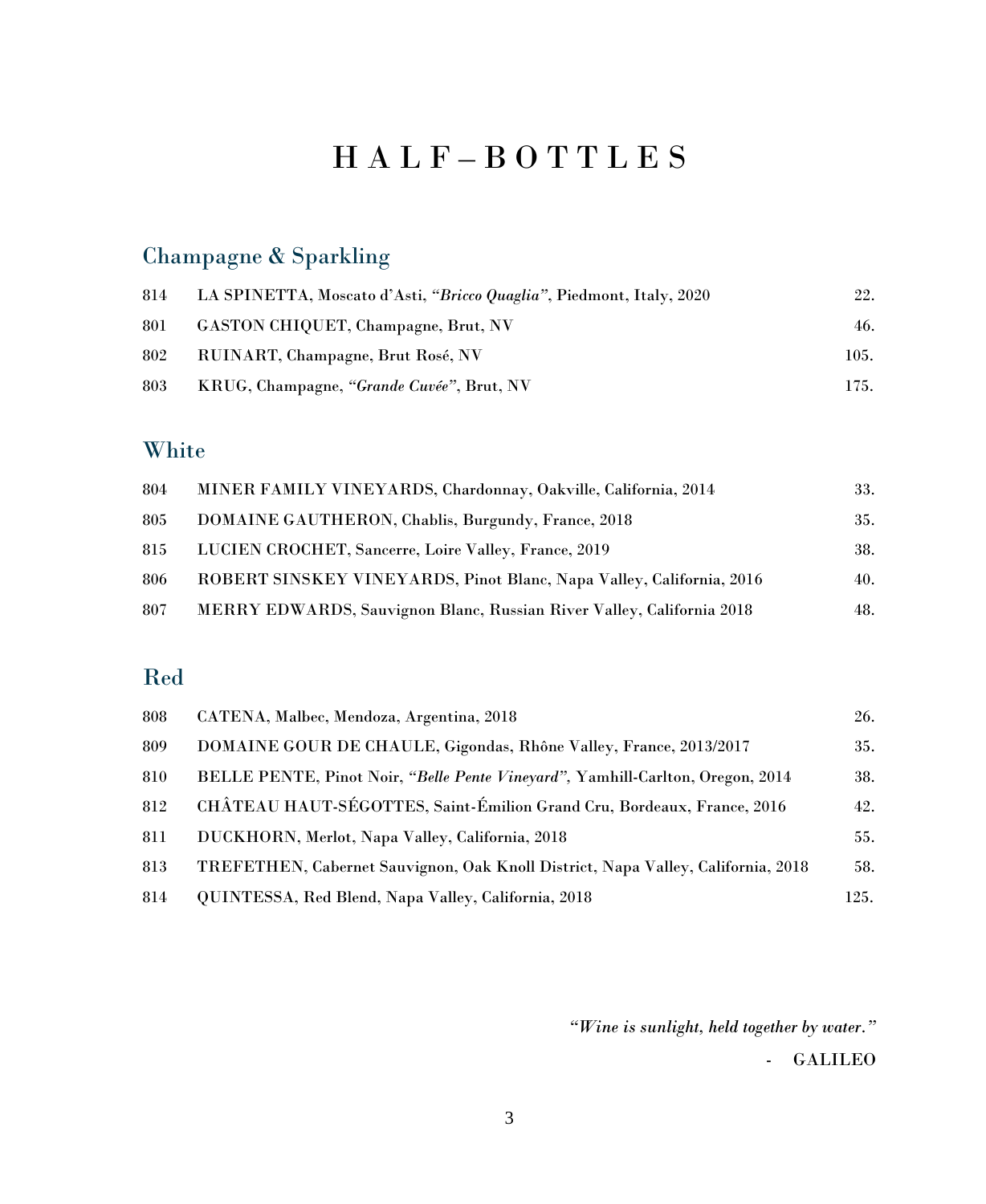### C H A M P A G N E

| 124 | CHAMPAGNE COLLET, Brut Rosé, NV                              | 84.  |
|-----|--------------------------------------------------------------|------|
| 101 | LOUIS ROEDERER, "Collection 242", Brut, MV                   | 95.  |
| 103 | TAITTINGER, "Brut La Française", NV                          | 115. |
| 129 | JOSE MICHEL, "Special Club", Brut, 2012                      | 118. |
| 104 | LARMANDIER, Cramant Grand Cru, Blanc de Blanc, Brut Zero, NV | 120. |
| 105 | POL ROGER, "Réserve", Brut, NV                               | 120. |
| 102 | VEUVE CLICQUOT, "Yellow Label", Brut, NV                     | 125. |
| 106 | POL ROGER, "Rich", Demi-Sec, NV                              | 125. |
| 107 | BILLECART-SALMON, Brut Rosé, NV                              | 138. |
| 133 | LOUIS ROEDERER, Blanc de Blancs, Brut, 2013                  | 188. |
| 132 | POL ROGER, Brut, 2013                                        | 196. |
| 128 | POL ROGER, "Cuveé Sir Winston Churchill", Brut, 2012         | 345. |
| 130 | RUINART, "Dom Ruinart", Blanc de Blancs, Brut, 2009          | 355. |
| 131 | KRUG, "Grande Cuvée", Brut, NV                               | 395. |
| 127 | LOUIS ROEDERER, "Cristal", Brut, 2013                        | 475. |

*"We cannot open a railway, launch a vessel, inaugurate a public edifice, start a newspaper...celebrate an anniversary, or specially appeal on behalf of a benevolent institution without a banquet, and hence without the aid of Champagne, which at the present day, is the obligatory adjunct of all such repasts."*

- HENRY VIZETELLY

"A History of Champagne", 1882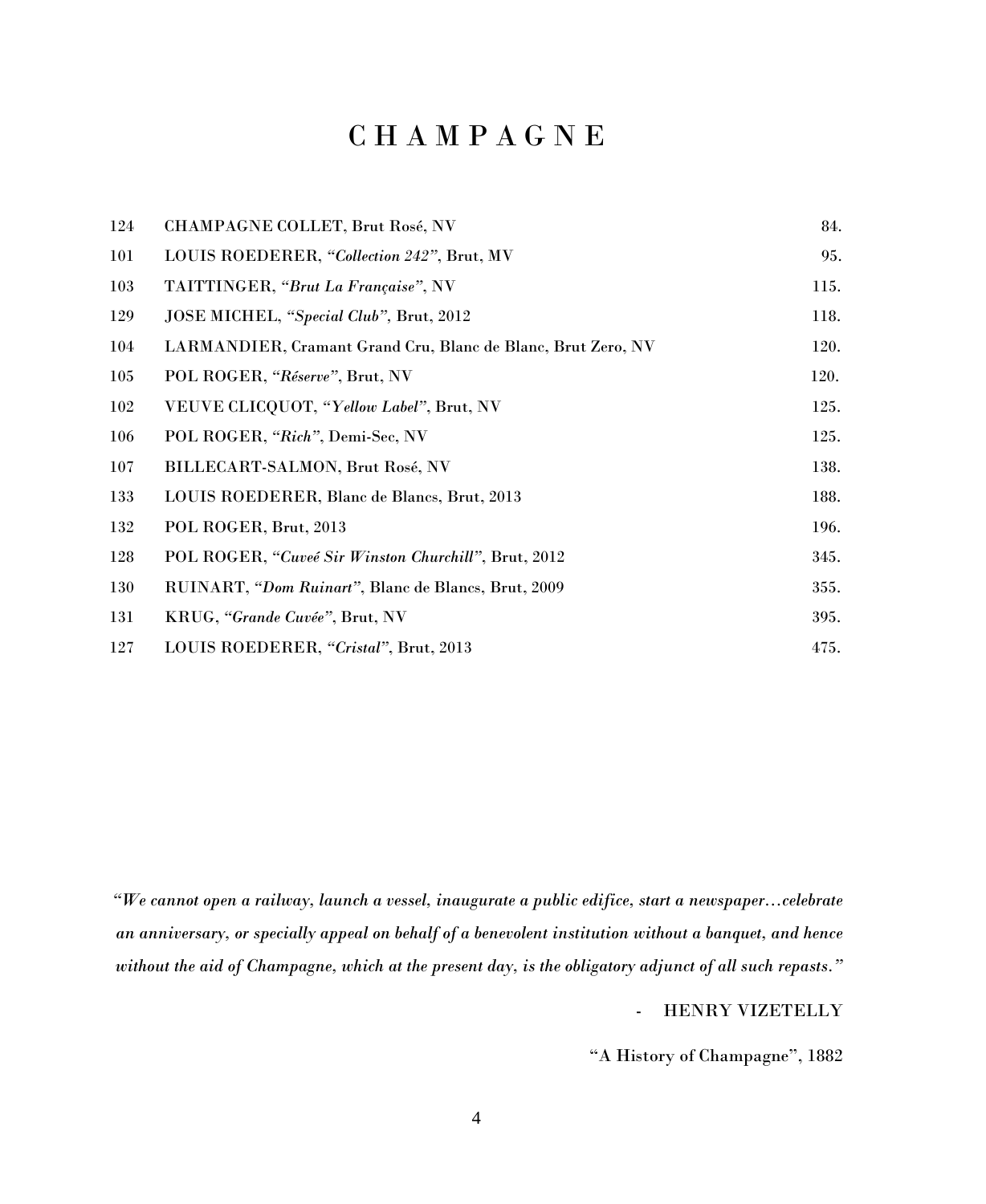## S P A R K L I N G

| 109 | DOMAINE COLLIN, Crémant de Limoux, "Cuvée Rosé", France, Brut, NV             | 34. |
|-----|-------------------------------------------------------------------------------|-----|
| 110 | FRANCIS FORD COPPOLA, "Sophia", Blanc de Blancs, Monterey County, CA, 2014    | 38. |
| 111 | OHLIG, Rheingau Sekt, "Latitude 50°", Brut Weiss, Germany, NV                 | 38. |
| 112 | BERA, Brachetto, Piedmont, Italy, 2016                                        | 39. |
| 113 | BISOL, "Jeio", Prosecco Rosé, Veneto, Italy, Brut, NV                         | 41. |
| 126 | BISOL, "Jeio", Prosecco Superiore, Veneto, Italy, Brut, NV                    | 42. |
| 114 | DOMAINE DE MARTINOLLES, Blanquette de Limoux, "Le Berceau", Brut, NV          | 42. |
| 125 | DOMAINE RENARDAT-FÂCHE, Cerdon du Bugey, France, 2020                         | 44. |
| 115 | ALMA NEGRA, Rosé, Mendoza, Argentina, Brut Nature, NV                         | 46. |
| 116 | DOMAINE JEAN BOURDY, Crémant du Jura, France, Brut, NV                        | 48. |
| 117 | MARENCO, Brachetto d'Acqui, "Pineto", Piedmont, Italy, 2015                   | 49. |
| 118 | DOMAINE DU VIKING, Vouvray, France, Brut, NV                                  | 55. |
| 119 | SCHARFFENBERGER, Sparkling Rosé, "Brut Excellence", Mendocino, California, NV | 58. |
| 120 | FAMILLE VINCENT, Crémant de Bourgogne, Burgundy, France, NV                   | 60. |
| 122 | CA' DEL BOSCO, Franciacorta, "Cuvée Prestige", Lombardia, Italy, NV           | 68. |
| 121 | SCHRAMSBERG, Blanc de Noirs, Brut, North Coast, California, 2014              | 77. |
| 123 | DOMAINE CHANDON, "Étoile Brut", Napa Valley, California, NV                   | 97. |

*"Alonso of Aragon was wont to say in commendation of age, that 'age appears to be best in four things – old wood best to burn, old wine to drink, old friends to trust, and old authors to read."* - FRANCIS BACON, 1624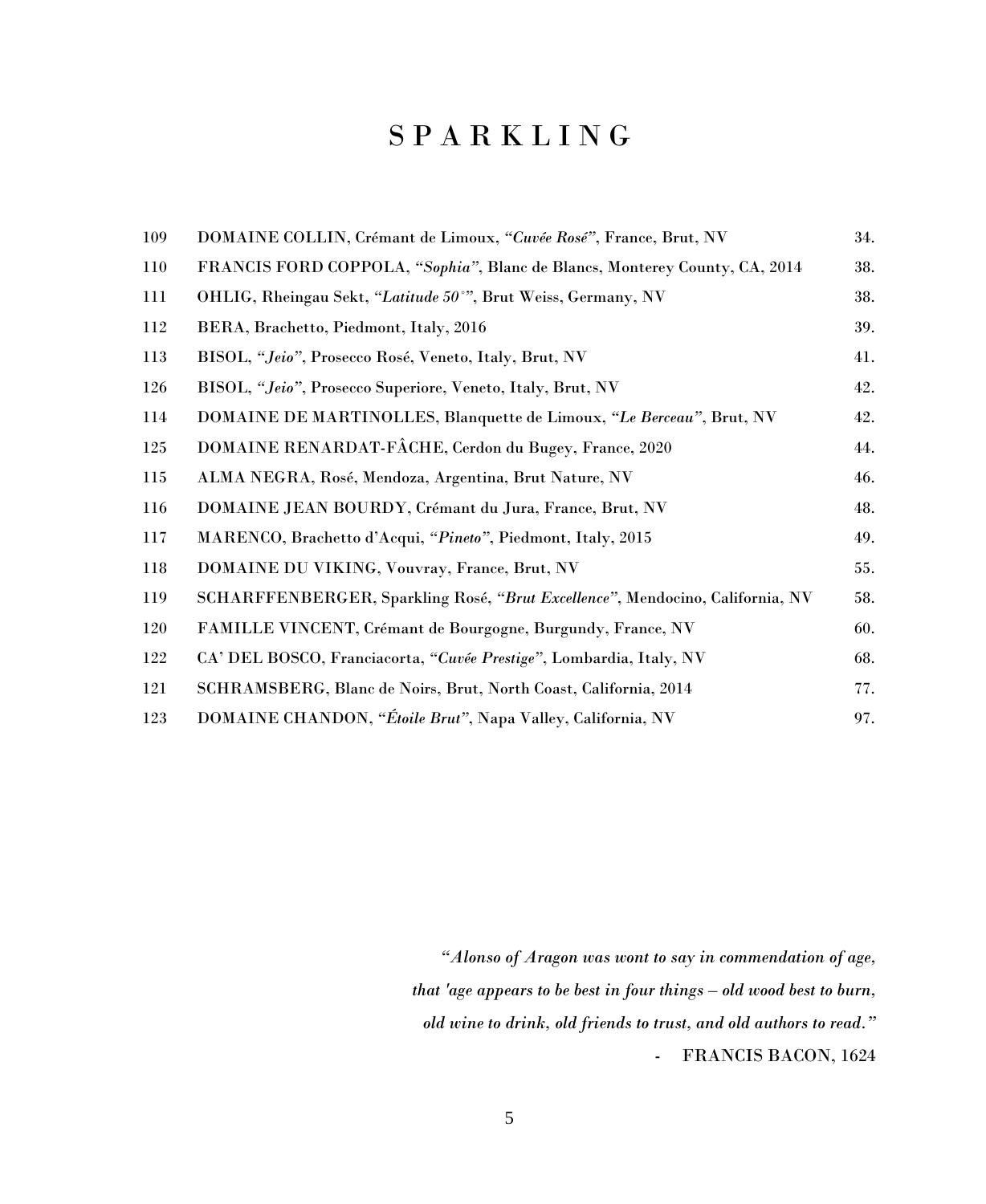### A M E R I C A N W H I T E

#### Chardonnay

| 301 | WILLIAM HILL, North Coast, California, 2018                            | 36.  |
|-----|------------------------------------------------------------------------|------|
| 302 | AU BON CLIMAT, Santa Barbara, California, 2018                         | 48.  |
| 303 | DIORA, Monterey, California, 2018                                      | 56.  |
| 304 | BETHEL HEIGHTS VINEYARD, "Estate", Eola-Amity Hills, Oregon, 2013      | 56.  |
| 306 | J. VINEYARDS, Russian River Valley, California, 2014                   | 62.  |
| 307 | POSEIDON, "Estate", Carneros, Napa Valley, California, 2018            | 64.  |
| 313 | TREFETHEN, "Estate", Oak Knoll District, Napa Valley, California, 2019 | 68.  |
| 308 | GROTH, Napa Valley, California, 2017                                   | 72.  |
| 309 | ROMBAUER, Napa Valley, California, 2017                                | 72.  |
| 310 | CAKEBREAD CELLARS Napa Valley, California, 2018                        | 78.  |
| 305 | LONG MEADOW RANCH, Anderson Valley, California, 2016                   | 85.  |
| 312 | FAR NIENTE, Napa Valley, California, 2018                              | 120. |
|     |                                                                        |      |

*"Behind the pale gold or ruby red or pink wine in your glass is a story. It is a story as old as humanity & as broad as the earth. It is a story of that special combination of sun, soil & climate that produces the wine grape, of the miracle of nature that transmutes grape juice into wine, of the dedicated people who nurture & harvest the vine, of wine tasters & wine brokers, & of the secrets & rewards of wine appreciation. Above all, it is the story of a product that for millions adds something regularly to the joy of living."*

- THE WINE BOOK: Wines & Wine Making Around the World, 1969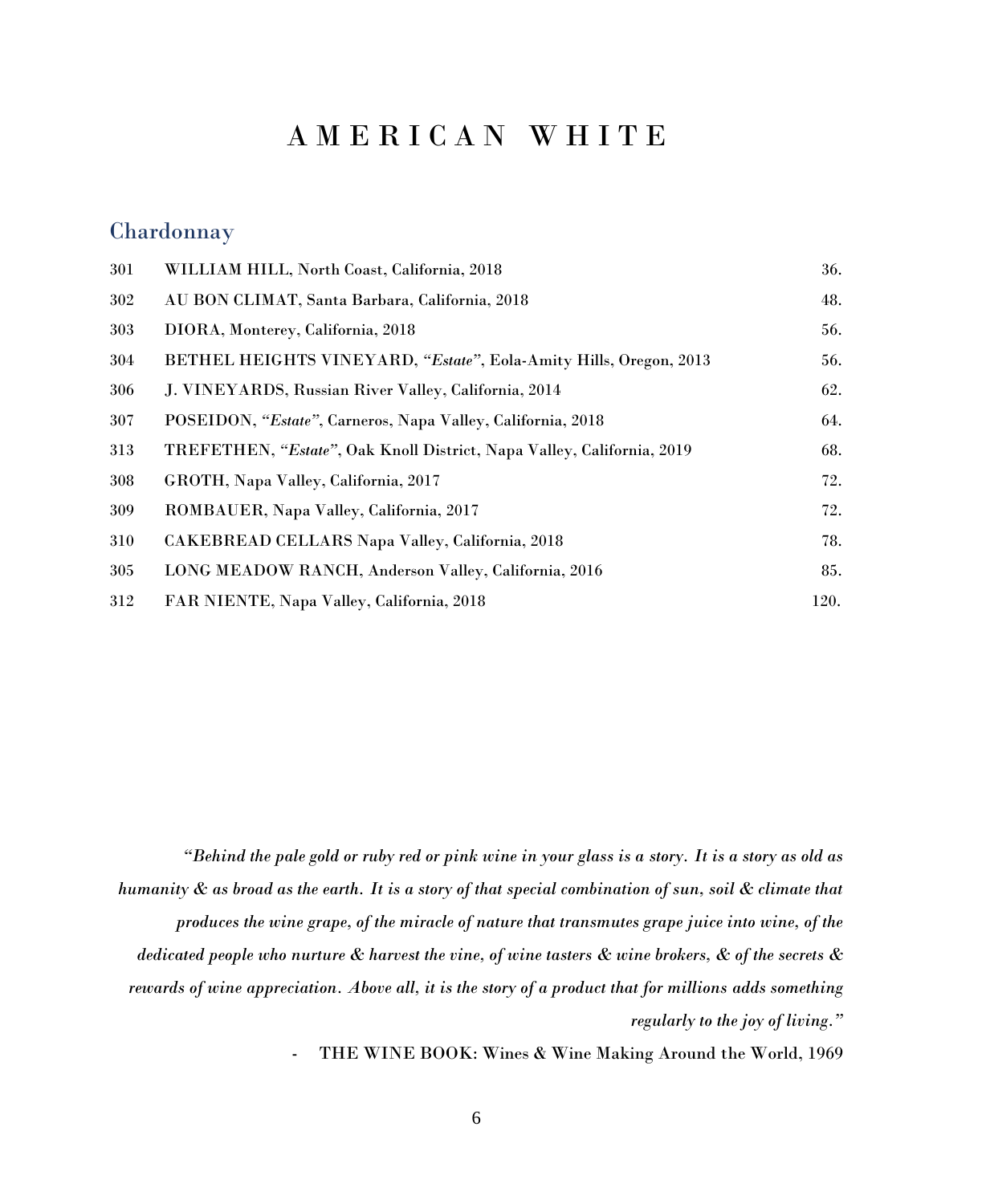## A M E R I C A N W H I T E

### Sauvignon Blanc

| 401 | TWOMEY CELLARS, North Coast, California, 2016                        | 45. |
|-----|----------------------------------------------------------------------|-----|
| 402 | ROUND POND ESTATE, Rutherford, Napa Valley, California, 2019         | 48. |
| 403 | GROTH, Napa Valley, California, 2015                                 | 52. |
| 404 | SOUTHOLD FARM + CELLAR, "Artful Dodger", Long Island, New York, 2014 | 52. |
| 405 | ORIN SWIFT, "Blank Stare", Russian River Valley, California, 2017    | 62. |
| 406 | <b>MERRY EDWARDS, Russian River Valley, California 2019</b>          | 75. |
| 407 | ILLUMINATION BY QUINTESSA, Napa Valley, California, 2017             | 88. |

#### Other American White

| 501 | LANGTRY ESTATES, Pinot Grigio, "Guenoc", California, 2018      | 36. |
|-----|----------------------------------------------------------------|-----|
| 502 | RAVINES, Riesling, Finger Lakes, New York, United States, 2015 | 36. |
| 504 | ACROBAT, Pinot Gris, Oregon, 2017                              | 42. |
| 505 | LA CLARINE FARM, Viognier, Sierra Foothills, California, 2019  | 62. |

*"Wine is bottled poetry."*

#### - ROBERT LOUIS STEVENSON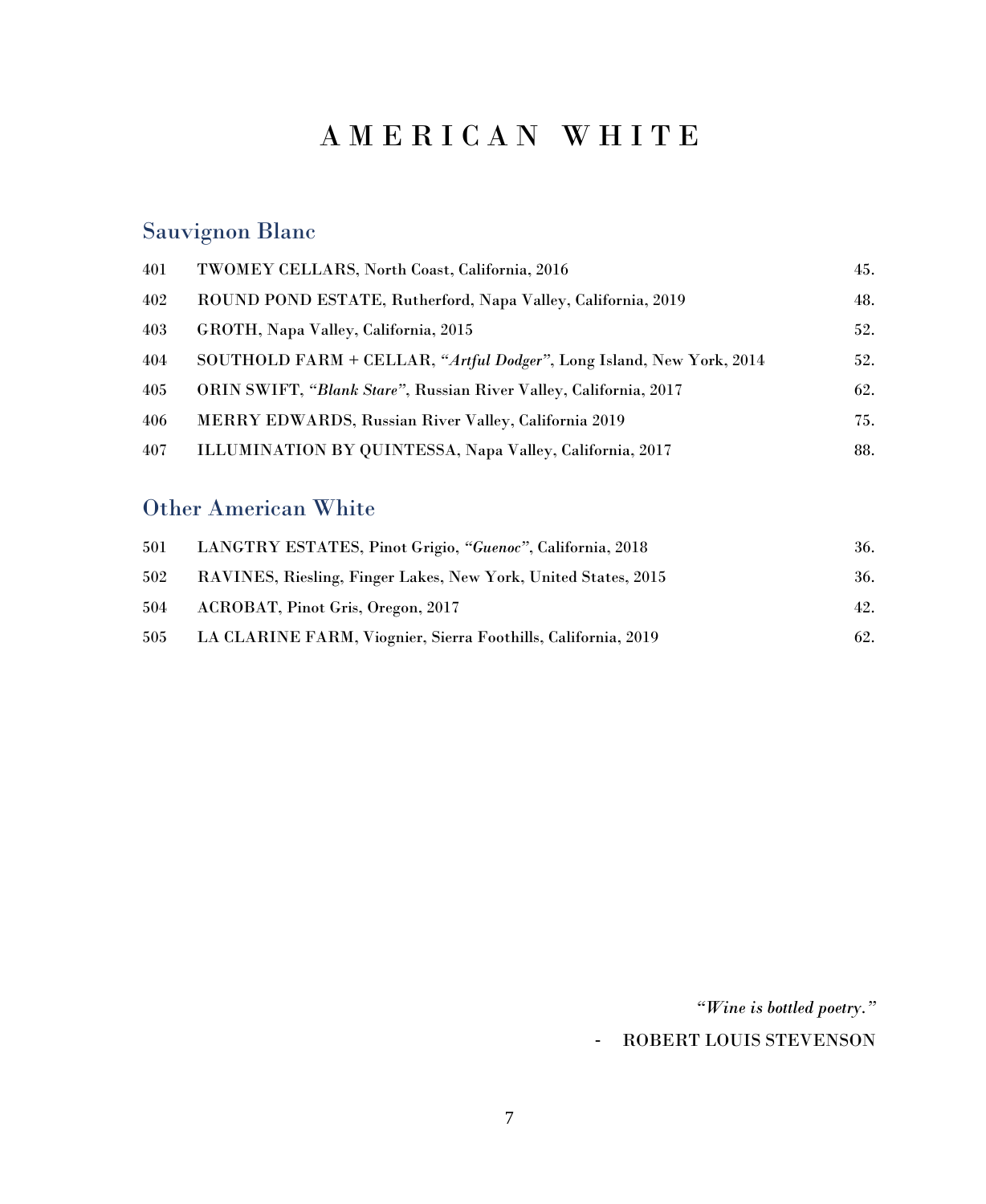## F R E N C H W H I T E

### **Burgundy**

| 332 | ROMUALD PETIT, Bourgogne Chardonnay, 2020      | 52. |
|-----|------------------------------------------------|-----|
| 320 | PATRICK PIUZE, Bourgogne Côtes d'Auxerre, 2019 | 58. |
| 329 | <b>DOMAINE JOUARD, Bourgogne Blanc, 2016</b>   | 64. |
| 322 | DOMAINE RÉMI JOBARD, Bourgogne Blanc, 2019     | 68. |

### Burgundy | *Chablis*

| 315 | DOMAINE D'ELISE, Chablis, 2018                          | 52.  |
|-----|---------------------------------------------------------|------|
| 321 | DOMAINE SAVARY, Chablis, 2019                           | 62.  |
| 323 | DANIEL-ETIENNE DEFAIX, Chablis 1er Cru, "Les Lys", 2005 | 99.  |
| 324 | CHRISTIAN MOREAU, Chablis 1er Cru, "Vaillon", 2017      | 105. |

### Burgundy | *Côte Chalonnaise*

| 318 | DOMAINE NINOT, Rully, "La Barre", 2015 |  |
|-----|----------------------------------------|--|
|-----|----------------------------------------|--|

#### Burgundy | *Côte-de-Beaune*

| 328 | DOMAINE ROLLIN PÈRE ET FILS, Pernand-Vergelesses Blanc, 2018 | 72.  |
|-----|--------------------------------------------------------------|------|
| 325 | BITOUZET-PRIEUR, Meursault, "Clos du Cromin", 2017           | 165. |
| 326 | LOUIS LATOUR, Chassagne-Montrachet, 2018                     | 182. |
| 327 | JACQUES CARILLON, Puligny-Montrachet, 2018                   | 195. |

### Burgundy | *Mâconnais*

| 317 | DOMAINE CHEVEAU, Mâcon-Chaintré, "Le Clos", 2018      | 54. |
|-----|-------------------------------------------------------|-----|
| 319 | JOSEPH DROUHIN, Mâcon-Villages, 2019                  | 58. |
| 331 | CHÂTEAU FUISSÉ, Pouilly-Fuissé, "Tête de Cuvée", 2017 | 74. |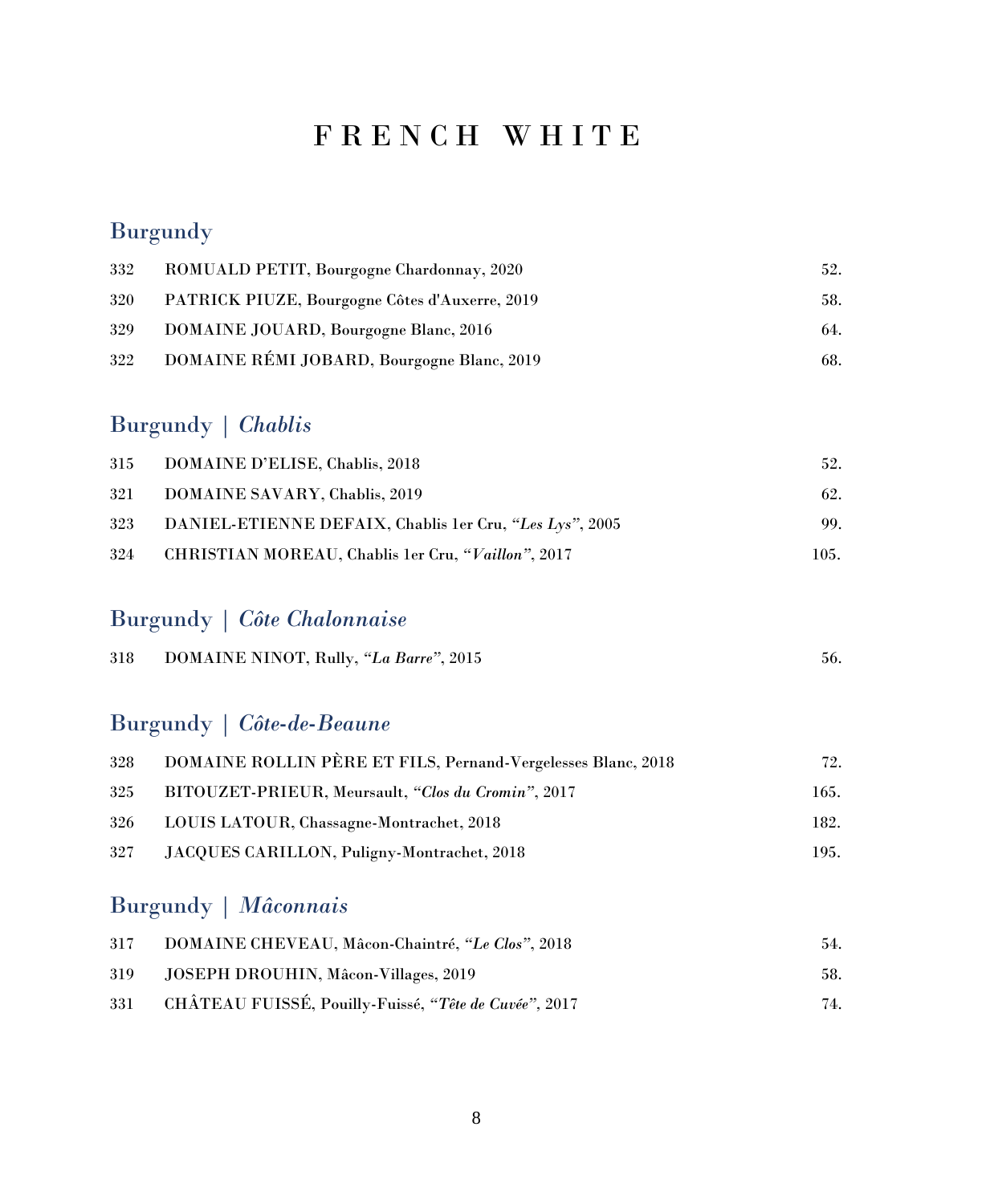### F R E N C H W H I T E

#### The Loire Valley

| 416 | PAUL BUISSE, Touraine, 2019                                         | 40. |
|-----|---------------------------------------------------------------------|-----|
| 417 | ERIC CHEVALIER, Muscadet, "Cotes de Grand Lieu", Pays Nantais, 2019 | 42. |
| 408 | HENRI BOURGEOIS, "Petit Bourgeois", Sauvignon Blanc, 2019           | 44. |
| 409 | PASCAL JOLIVET, Sauvignon Blanc, "Attitude", 2019                   | 52. |
| 410 | PASCAL JOLIVET, Sancerre, 2018                                      | 65. |
| 411 | DOMAINE HUËT, Vouvray, "Le Haut-Lieu", Sec, 2019                    | 72. |
| 414 | DOMAINE HUËT, Vouvray, "Le Mont", Demi-Sec, 2019                    | 72. |
| 412 | LUCIEN CROCHET, Sancerre, "Le Chêne Marchand", 2018                 | 78. |
| 413 | LA DOUCETTE, Pouilly-Fumé, 2018                                     | 92. |

#### Other French Regions

| 506 | CLOS CIBONNE, Tibouren Tradition, Côtes de Provence, Provemce, 2017   | 38. |
|-----|-----------------------------------------------------------------------|-----|
| 507 | DOMAINE DELALEX, Vin de Savoie, "Marin, Clos de Pont", Savoie, 2014   | 46. |
| 508 | TRIMBACH, Pinot Gris, "Reserve", Alsace, 2015                         | 52. |
| 509 | CHÂTEAU GRAVILLE-LACOSTE, Graves Blanc, Bordeaux, 2018                | 56. |
| 510 | YVES CUILLERON, Viognier, "Les Vignes d'à Côté", Rhône Valley, 2019   | 58. |
| 512 | DOMAINES SCHLUMBERGER, Pinot Blanc, "Les Princes Abbés", Alsace, 2018 | 60. |
| 516 | DOMAINES SCHLUMBERGER, Riesling, "Les Princes Abbés", Alsace, 2018    | 62. |
| 513 | DOMAINES SCHLUMBERGER, Riesling Grand Cru, "Saering", Alsace, 2017    | 64. |
| 514 | DOMAINE SCHOECH, Pinot Gris, Grand Cru, "Schlossberg", Alsace, 2017   | 68. |

*"Wine brings to light the hidden secrets of the soul, gives being to our hopes, bids the coward flight, drives dull care away, and teaches new means for the accomplishment of our wishes."* - HORACE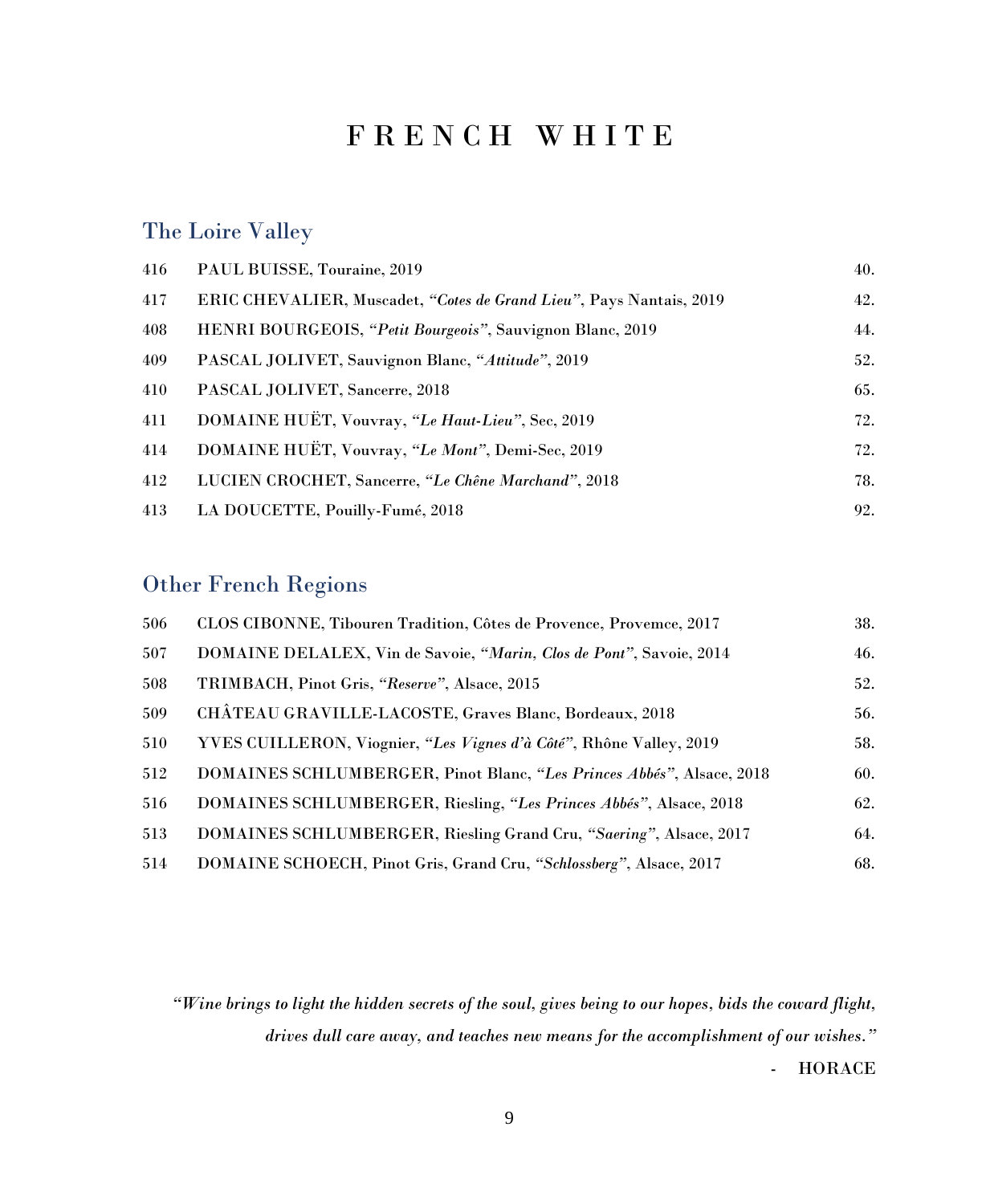# WHITE WINES O F T H E M E D I T E R R A N E A N

#### Portugal

| 613    | BEYRA, "Reserva Quartz", Beira Interior, 2019                            | 34.  |
|--------|--------------------------------------------------------------------------|------|
| Spain  |                                                                          |      |
| 602    | MENADE, Verdejo, Rueda, Valladolid, 2018                                 | 38.  |
| Italy  |                                                                          |      |
| 619    | MASTROBERARDINO, Falanghina del Sannio, Campania, 2019                   | 36.  |
| 601    | MORELLINO DI SCANSANO, Vermentino, "Scantianum", Tuscany, 2017           | 37.  |
| 603    | LA ROCCA, Pinot Grigio, Friuli-Venezia Giulia, 2018                      | 38.  |
| 616    | LE MONDE, Pinot Grigio, Friuli-Venezia Giulia, 2019                      | 39.  |
| 604    | ABBAZIA DI NOVACELLA, Kerner, Trentino Alto-Adige, 2014                  | 42.  |
| 618    | MASTROBERARDINO, Greco di Tufo, Campania, 2019                           | 44.  |
| 605    | LIVIO FELLUGA, Pinot Grigio, Friuli Colli Orientali, 2019                | 46.  |
| 606    | MURGO, Etna Bianco, Sicily, 2019                                         | 48.  |
| 607    | MARCHESI DI BAROLO, Gavi di Gavi, Piedmont, 2018                         | 54.  |
| 611    | PIEROPAN, Soave Classico, "Calvarino", Veneto, 2017                      | 56.  |
| 614    | BISSON, Cinque Terre, "Marea", Liguria, 2018                             | 58.  |
| 617    | COGNO, Langhe Nascetta, "Anas-Cetta", Piedmont, 2018                     | 62.  |
| 608    | SANTA MARGHERITA, Pinot Grigio, Valdadige, 2019                          | 64.  |
| 612    | VENICA & VENICA, Sauvignon Blanc, "Ronco delle Mele", Friuli, 2020       | 72.  |
| 615    | VENICA & VENICA, Sauvignon Blanc, "Ronco delle Mele", Friuli, 2020, 1.5L | 152. |
| 610    | GRAVNER, Ribolla Gialla, Friuli-Venezia Giulia, 2011                     | 155. |
| Greece |                                                                          |      |

| 609 | DOMAINE SIGALAS, Assyrtiko, Santorini, 2020 |  |
|-----|---------------------------------------------|--|
|-----|---------------------------------------------|--|

*"The peoples of the Mediterranean began to emerge from barbarism when they learnt to cultivate the olive and the vine."*  - THUCYDIDES, 5th Century, BCE.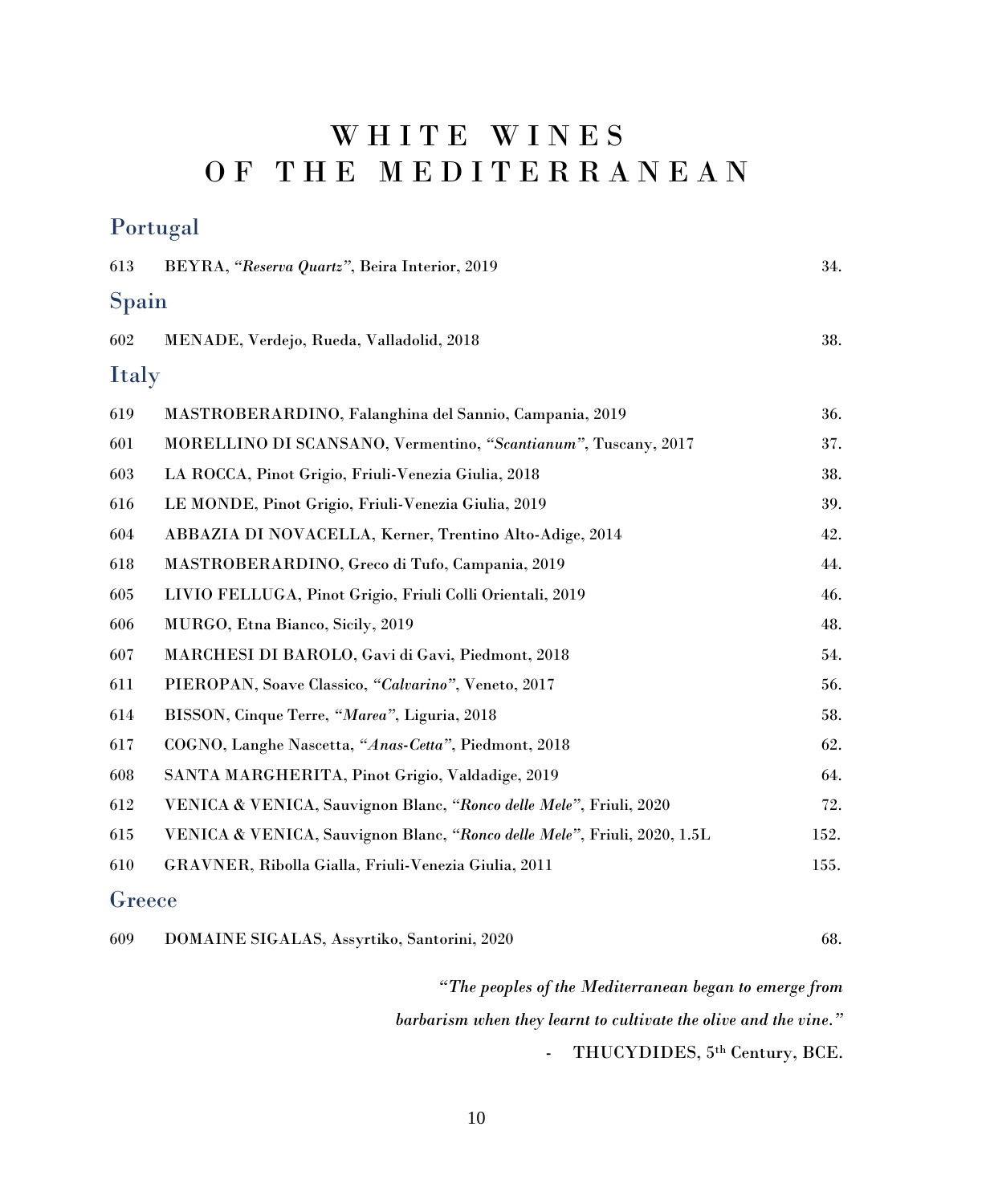## O T H E R I N T E R N A T I O N A L W H I T E

### **Germany**

| 708 | SCHLOSS MÜHLENHOF, Spätburgunder, Blanc de Noir, Rheinhessen, 2015     | 34. |
|-----|------------------------------------------------------------------------|-----|
| 705 | SCHLOSS VOLLRADS, Riesling, Rheingau, 2018                             | 69. |
| 706 | NIK WEIS, Riesling, Piesporter, "Goldtröpfchen", Mosel, Kabinett, 2018 | 79  |

#### Austria

| 701 | <b>E&amp;M BERGER, Grüner Veltliner, Niederosterreich, 2020, 1L</b> | 38. |
|-----|---------------------------------------------------------------------|-----|
| 702 | NIGL, Grüner Veltliner, "Freheit", Kremstal, 2016                   | 46. |
| 704 | KARL LAGLER, Grüner Veltliner, "Axpoint", Wachau, 2018              | 56. |

#### New Zealand

| 703 | KIM CRAWFORD, Sauvignon Blanc, "Reserve", Marlborough, 2019 | 48. |
|-----|-------------------------------------------------------------|-----|
| 707 | CLOUDY BAY, Sauvignon Blanc, "Te-Koko", Marlborough, 2010   |     |

### Argentina

|  | 709 CATENA, Chardonnay, "White Bones", Adrianna Vineyard, Mendoza, 2015 |  |  |  | 188. |
|--|-------------------------------------------------------------------------|--|--|--|------|
|--|-------------------------------------------------------------------------|--|--|--|------|

#### South Africa

| 710 | ASLINA, Sauvignon Blanc, Stellenbosch, 2019 | 36. |
|-----|---------------------------------------------|-----|
|-----|---------------------------------------------|-----|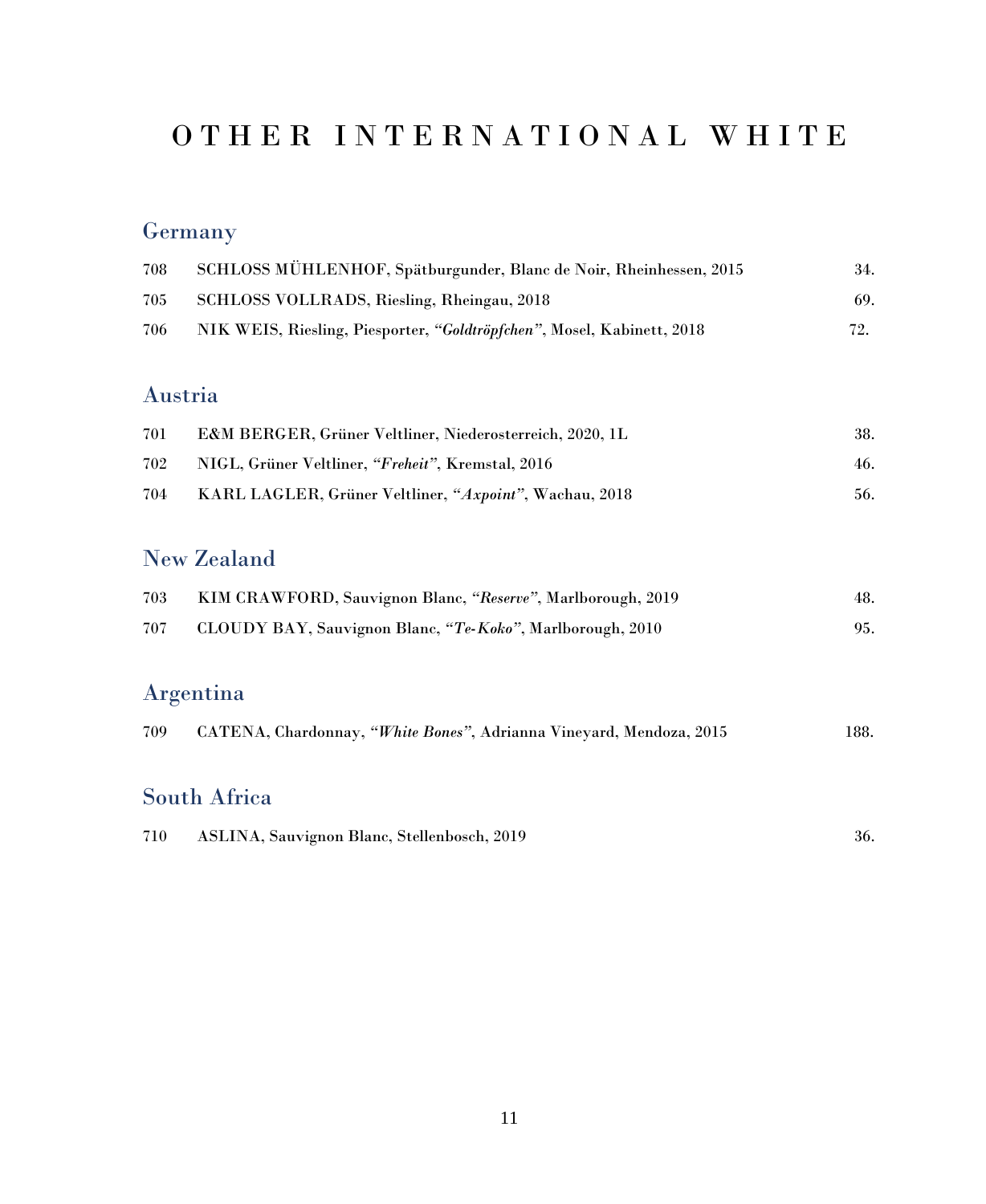# R O S É

#### France

| CHÂTEAU PEYRASSOL, "Reserve des Templiers", Provence, 2019            | 38. |
|-----------------------------------------------------------------------|-----|
| AIMÉ-ROQUESANTE, "Cuvée Réservée", Côtes de Provence, 2020            | 39. |
| CHÂTEAU PEYRASSOL, "Cuvée de la Commanderie", Côtes de Provence, 2019 | 49. |
| PASCAL JOLIVET. Sancerre Rosé, Loire Valley, 2020                     | 58. |
| MIRAVAL, Provence, 2019                                               | 62. |
| CHÂTEAU PRADEAUX, Bandol, Provence, 2019                              | 65. |
|                                                                       |     |

#### Italy

| 203 | MONTEMELINO, Rosato, Umbria, 2020 | 42. |
|-----|-----------------------------------|-----|
| 209 | MURGO, Etna Rosato, Sicily, 2020  |     |

*"Drink wine. This is life eternal. This is all that youth will give you. It is the season for wine, roses and drunken friends. Be happy for this moment. This moment is your life."* - OMAR KHAYYAM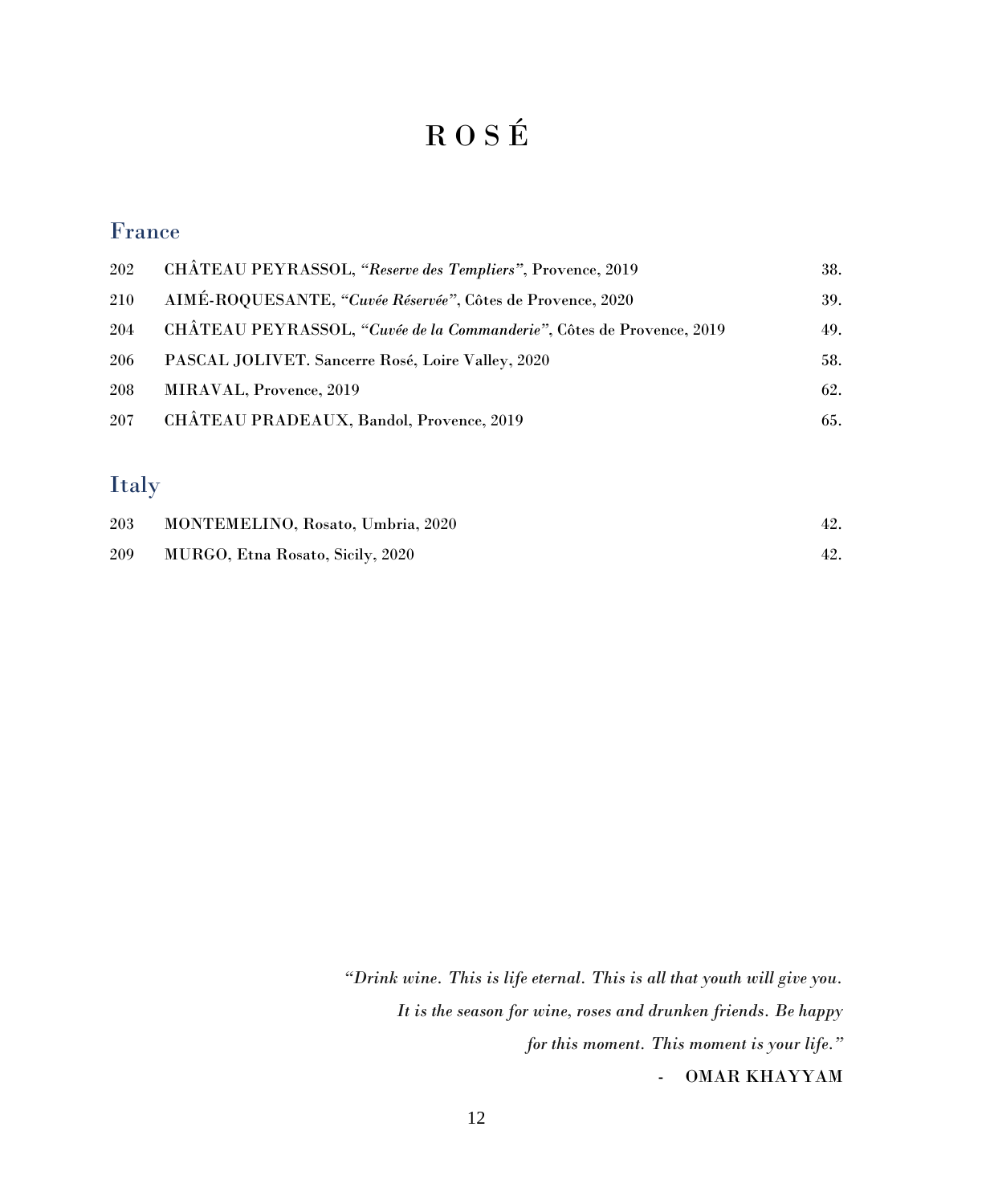## Cabernet Sauvignon | *Napa Valley, California*

| 440 | CHARLES KRUG, Napa Valley, 2018                                          | 72.    |
|-----|--------------------------------------------------------------------------|--------|
| 345 | KEENAN, Napa Valley, 2016                                                | 98.    |
| 360 | GROTH, Napa Valley, 2016                                                 | 102.   |
| 250 | FREEMARK ABBEY, Napa Valley, 2017                                        | 105.   |
| 340 | TREFETHEN, Cabernet Sauvignon, "Estate", 2018                            | 118.   |
| 575 | HEITZ CELLAR, Napa Valley, 2016                                          | 125.   |
| 445 | GUARACHI, Atlas Peak, Napa Valley, 2010                                  | 135.   |
| 570 | ORIN SWIFT, "Palermo", Napa Valley, 2019                                 | 120.   |
| 550 | MT. BRAVE, Mt. Veeder, Napa Valley, 2016                                 | 144.   |
| 565 | DUNN, Napa Valley, 2013                                                  | 162.   |
| 440 | STAG'S LEAP WINE CELLARS, "Artemis", Napa Valley, 2018                   | 168.   |
| 475 | HARLAN, "The Mascot", Napa Valley, 2015                                  | 188.   |
| 340 | CORISON, Napa Valley, 2017                                               | 195.   |
| 575 | ROUND POND ESTATE, "Reserve", Rutherford, Napa Valley, 2014              | 215.   |
| 445 | FAR NIENTE, "Estate Bottled", Oakville, Napa Valley, 2018                | 245.   |
| 575 | HEITZ CELLAR, "Linda Falls Vineyard", Howell Mountain, Napa Valley, 2018 | 295.   |
| 365 | SHAFER, "Hillside Select", Stags Leap District, Napa Valley, 2014        | 365.   |
| 475 | BOND, "Melbury", Napa Valley, 2014                                       | 525.   |
| 470 | HARLAN ESTATE, Oakville, Napa Valley, 2017                               | 1,975. |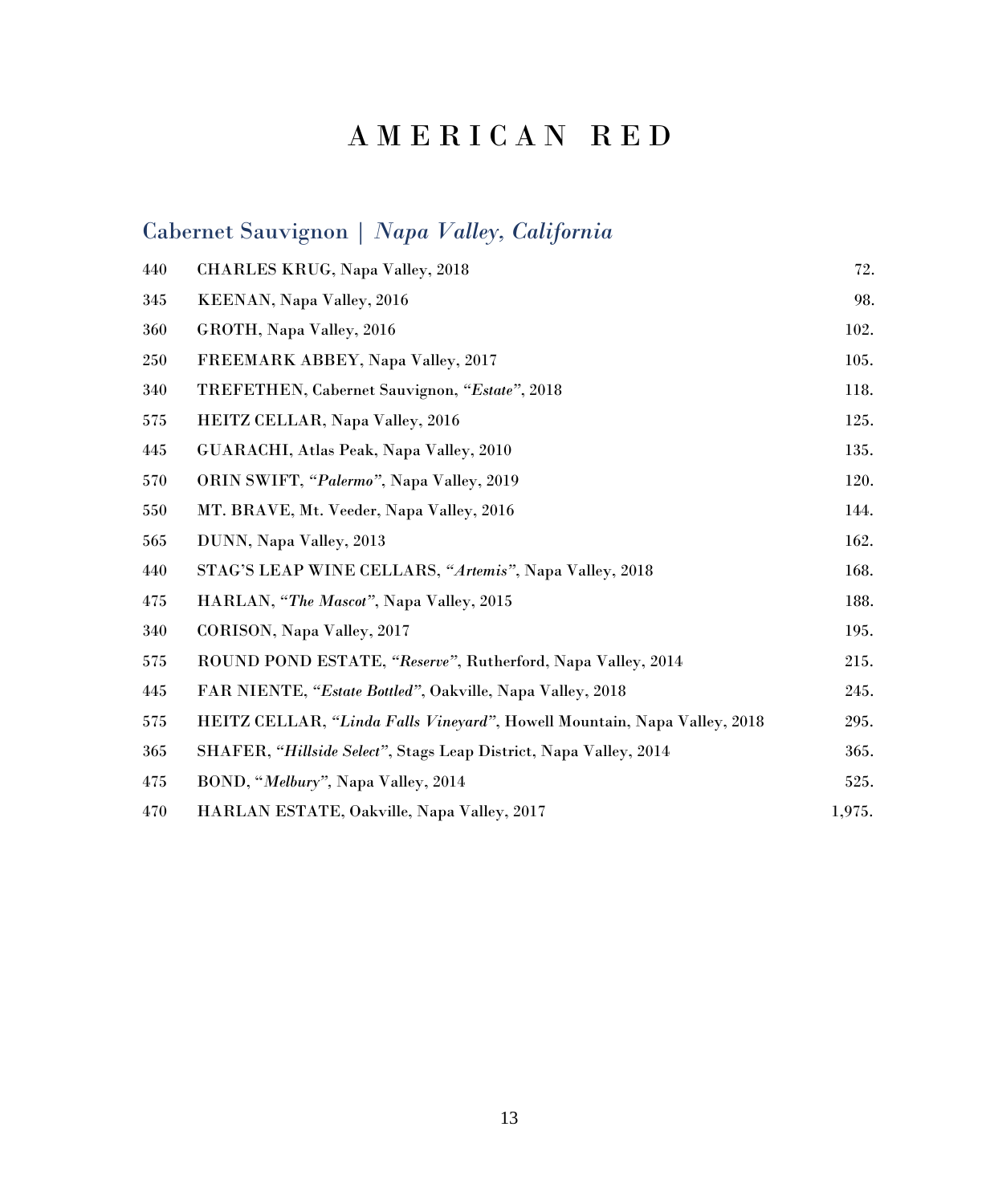#### Cabernet Sauvignon | *Sonoma County, California*

| 255 | GOLDSCHMIDT, "Katherine", Alexander Valley, 2019 | 48.  |
|-----|--------------------------------------------------|------|
| 540 | PIED À TERRE, Sonoma County, 2013                | 49.  |
| 340 | JORDAN, Alexander Valley, 2012                   | 142. |
| 540 | SILVER OAK, Alexander Valley, 2016               | 155. |
|     | Cabernet Sauvignon   Central Coast, California   |      |
| 440 | RIDGE, "Estate", Santa Cruz Mountains, 2018      | 118. |

#### Cabernet Sauvignon | *Washington*

| 345 | L'ECOLE N° 41, Columbia Valley, 2017 |  |
|-----|--------------------------------------|--|
|     |                                      |  |

*"Wine is a living liquid containing no preservatives. Its life cycle comprises youth, maturity, old age, and death. When not treated with reasonable respect it will sicken and die."* - Attributed to the late JULIA CHILD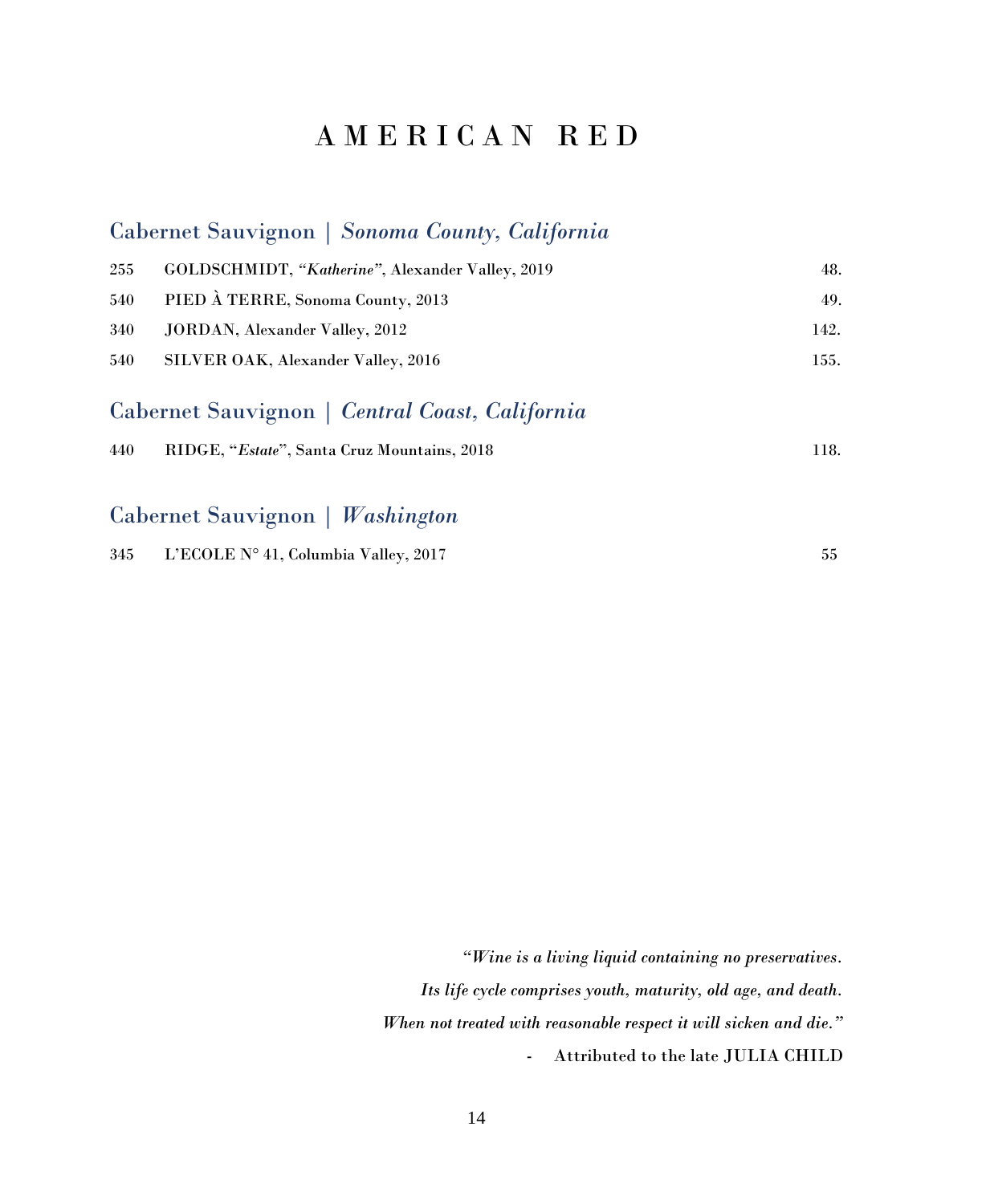#### Red Blends | *California*

| 345 | ST. HUBERTS, "The Stag", Paso Robles, 2017         | 58.  |
|-----|----------------------------------------------------|------|
| 540 | QUILT, Napa Valley, 2016                           | 72.  |
| 560 | ROBERT SINSKEY, "Point of View", Napa Valley, 2015 | 115. |
| 570 | ORIN SWIFT, "Papillon", Napa Valley, 2019          | 120. |
| 470 | FLORA SPRINGS, "Trilogy", Napa Valley, 2017        | 162. |
| 565 | JUSTIN, "Isosceles", Paso Robles, 2017             | 165. |
| 560 | ROBERT SINSKEY, "Marcien", Napa Valley, 2012       | 180. |
| 360 | JOSEPH PHELPS, "Insignia", Napa Valley, 2016       | 355. |
| 360 | JOSEPH PHELPS, "Insignia", Napa Valley, 2018       | 365. |
| 575 | OPUS ONE, Napa Valley, 2015                        | 365. |
| 575 | OPUS ONE, Napa Valley, 2017                        | 425. |
| 575 | OPUS ONE, Napa Valley, 2009                        | 565. |

#### Red Blends | *Oregon*

| 470 |  | OWEN ROE, "Sinister Hand", Columbia Valley, Oregon, 2015 |  |  |  |  | 68. |
|-----|--|----------------------------------------------------------|--|--|--|--|-----|
|-----|--|----------------------------------------------------------|--|--|--|--|-----|

*"Wine is one of the most civilized things in the world and one of the most natural things of the world that has been brought to the greatest perfection, and it offers a greater range for enjoyment and appreciation than, possibly, any other purely sensory thing."*

- ERNEST HEMINGWAY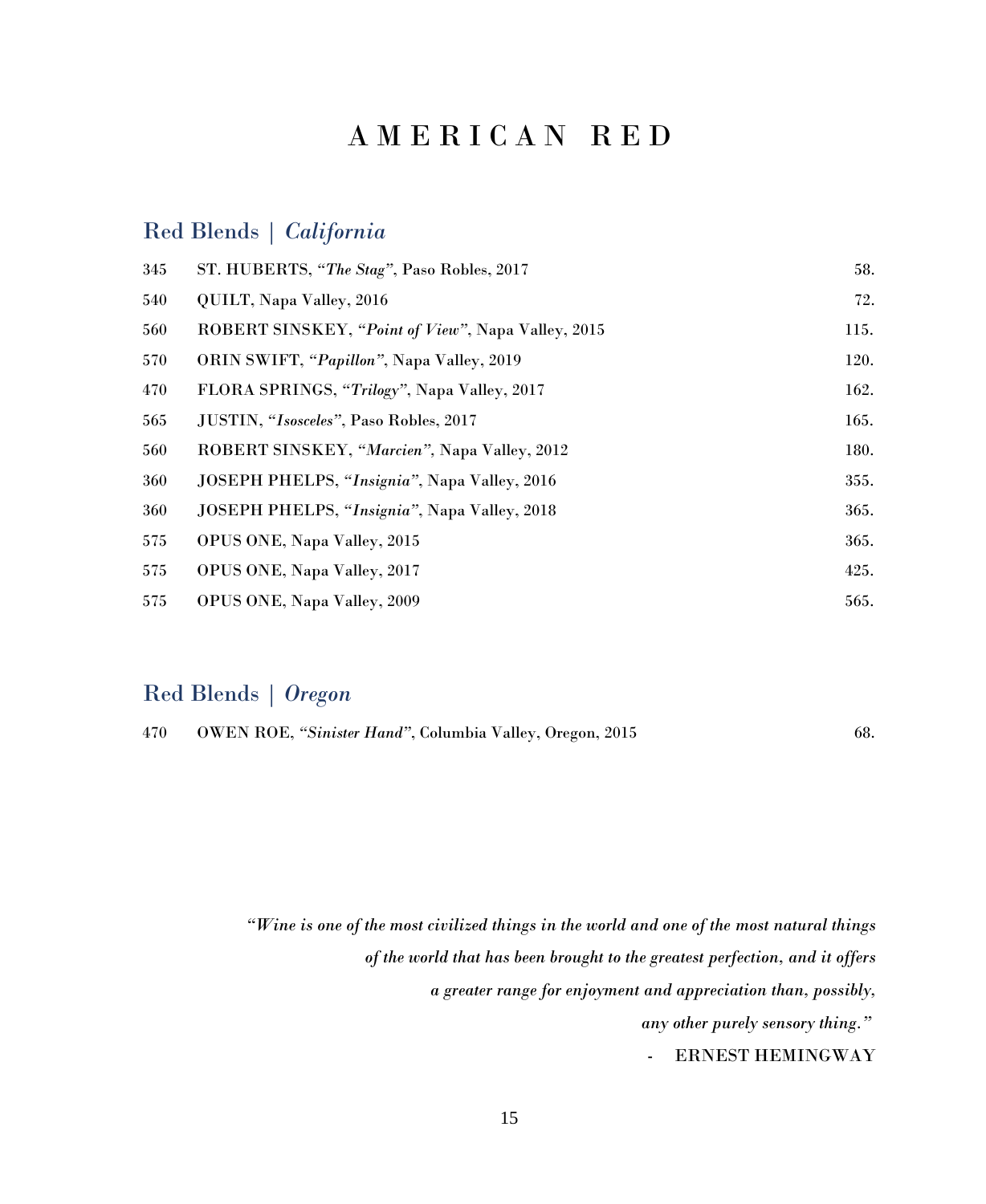#### Pinot Noir

| 455 | GOLDEN WEST, Columbia Valley, Washington, 2019                        | 52.  |
|-----|-----------------------------------------------------------------------|------|
| 245 | DIORA, Monterey, California, 2018                                     | 60.  |
| 465 | DOMAINE ANDERSON, Anderson Valley, California, 2017                   | 82.  |
| 275 | AMALIE ROBERT, "Dijon Clones", Willamette Valley, Oregon, 2009        | 82.  |
| 450 | HIRSCH VINEYARDS, "Bohan-Dillon", Sonoma Coast, California, 2019      | 85.  |
| 550 | ADELSHEIM, "Breaking Ground", Chehalem Mountains, Oregon, 2016        | 88.  |
| 455 | FLOWERS, Sonoma Coast, California, 2018                               | 94.  |
| 555 | HIRSCH VINEYARDS, "San Andreas Fault", Sonoma Coast, California, 2017 | 115. |
| 455 | BELLE GLOS, "Clark & Telephone", Santa Maria Valley, California, 2019 | 118. |

### Merlot

| 460 | TWOMEY CELLARS, "Soda Canyon Ranch", Napa Valley, California, 2014 | 70.  |
|-----|--------------------------------------------------------------------|------|
| 460 | TREFETHEN, Oak Knoll District, Napa Valley, California, 2018       | 84.  |
| 465 | L'ECOLE N° 41, "Estate", Walla Walla Valley, Washington, 2018      | 92.  |
| 465 | DUCKHORN, Napa Valley, California, 2018                            | 110. |

#### Other American Red

| 545 | STEELE, Cabernet Franc, "Writer's Block", Lake County, California, 2008    | 38. |
|-----|----------------------------------------------------------------------------|-----|
| 560 | <b>EAGLE POINT RANCH, Counoise, Mendocino, California, 2015</b>            | 42. |
| 545 | RAVINES, Cabernet Franc, Finger Lakes, New York, 2015                      | 46. |
| 355 | DRY CREEK VINEYARD, Zinfandel, "Old Vine", Sonoma County, California, 2018 | 64. |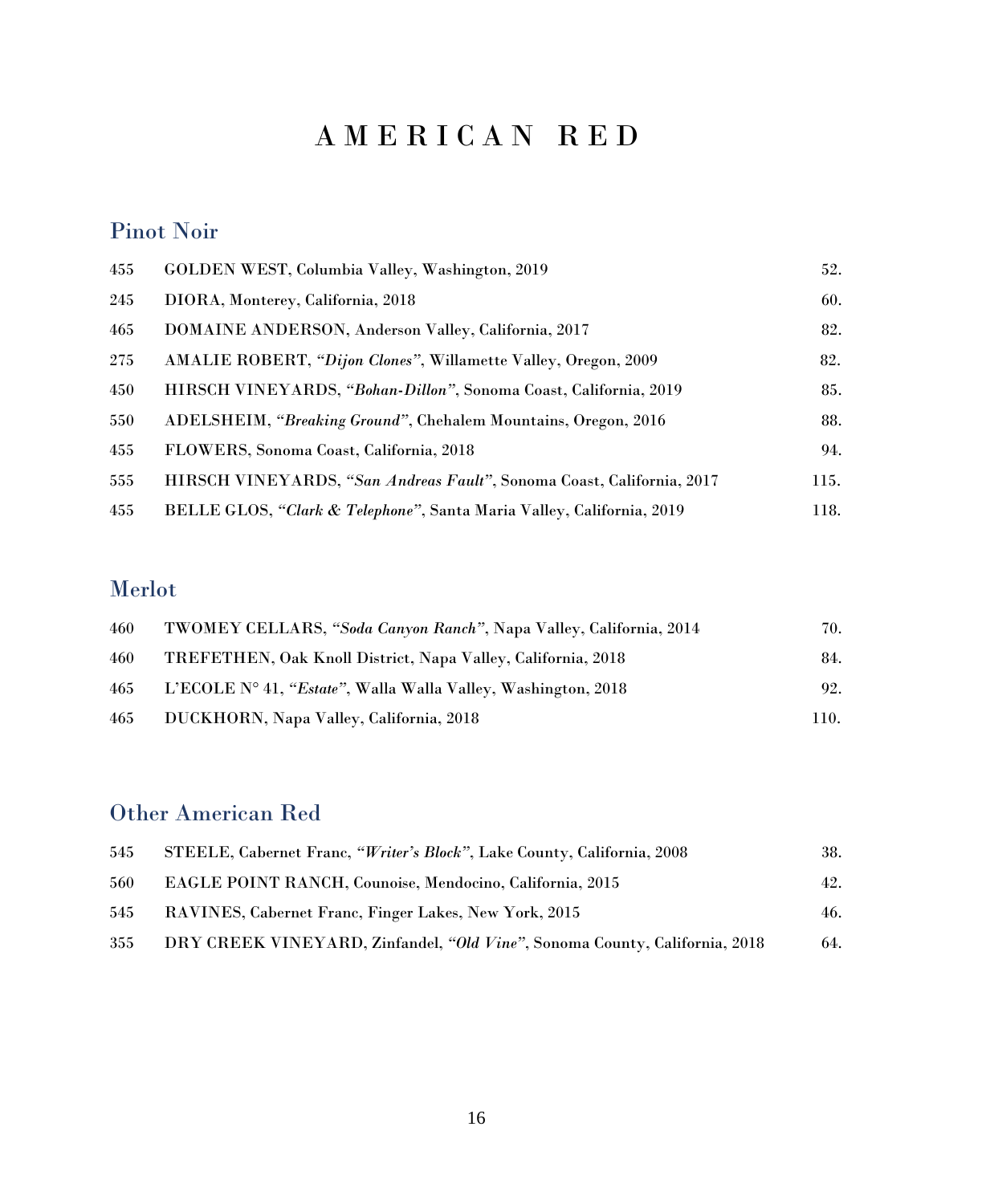### F R E N C H R E D

#### Bordeaux

| 235 | BARONS DE ROTHSCHILD, Bordeaux, "Légende" 2017                       | 59.  |
|-----|----------------------------------------------------------------------|------|
| 435 | CHÂTEAU FAGE, Graves de Vayres, 2015                                 | 68.  |
|     | Bordeaux   Left Bank                                                 |      |
| 330 | CHÂTEAU HAUT-VIGNEAU, Pessac-Léognan, 2018                           | 48.  |
| 355 | CHÂTEAU D'ISSAN, Haut-Médoc, "Le Haut Médoc d'Issan", 2015           | 72.  |
| 335 | CHÂTEAU TOUR PIBRAN, Pauillac, 2014                                  | 92.  |
| 335 | CHÂTEAU MOULIN DE TRICOT, Margaux, 2015                              | 110. |
| 345 | CHÂTEAU DURFORT-VIVENS, Margaux, 2017                                | 115. |
| 340 | CHÂTEAU CANTEMERLE, Haut-Médoc, 2008                                 | 118. |
| 355 | CHÂTEAU DE PEZ, Saint-Estèphe, 2015                                  | 125. |
| 365 | CHÂTEAU DURFORT-VIVENS, Margaux, 2014                                | 132. |
| 355 | CHÂTEAU LAGRANGE, Saint-Julien, 2018                                 | 142. |
| 365 | CHÂTEAU PICHON LONGUEVILLE, "Réserve de la Comtesse", Pauillac, 2010 | 184. |

 LES PAGODES DE COS, Saint-Estèphe, 2009 225. 360 CHÂTEAU LYNCH-BAGES, Pauillac, 2018 345.

 CHÂTEAU RAUZAN-SEGLA, Margaux, 2010 388. 355 CHÂTEAU PICHON-BARON, Pauillac, 2016 395. CHÂTEAU LEOVILLE-POYFERRE, Saint-Julien, 2003 435.

#### Bordeaux | *Right Bank*

| 365 | CHÂTEAU GUEYROSSE, Saint-Émilion Grand Cru, 2012 | 73.  |
|-----|--------------------------------------------------|------|
| 345 | CHÂTEAU LATOUR À POMEROL, Pomerol, 2016          | 215. |
| 355 | CHÂTEAU L'ANGELUS, Saint-Emilion Grand Cru, 2015 | 695. |

*"He who aspires to be a serious wine drinker must drink claret."* - SAMUEL JOHNSON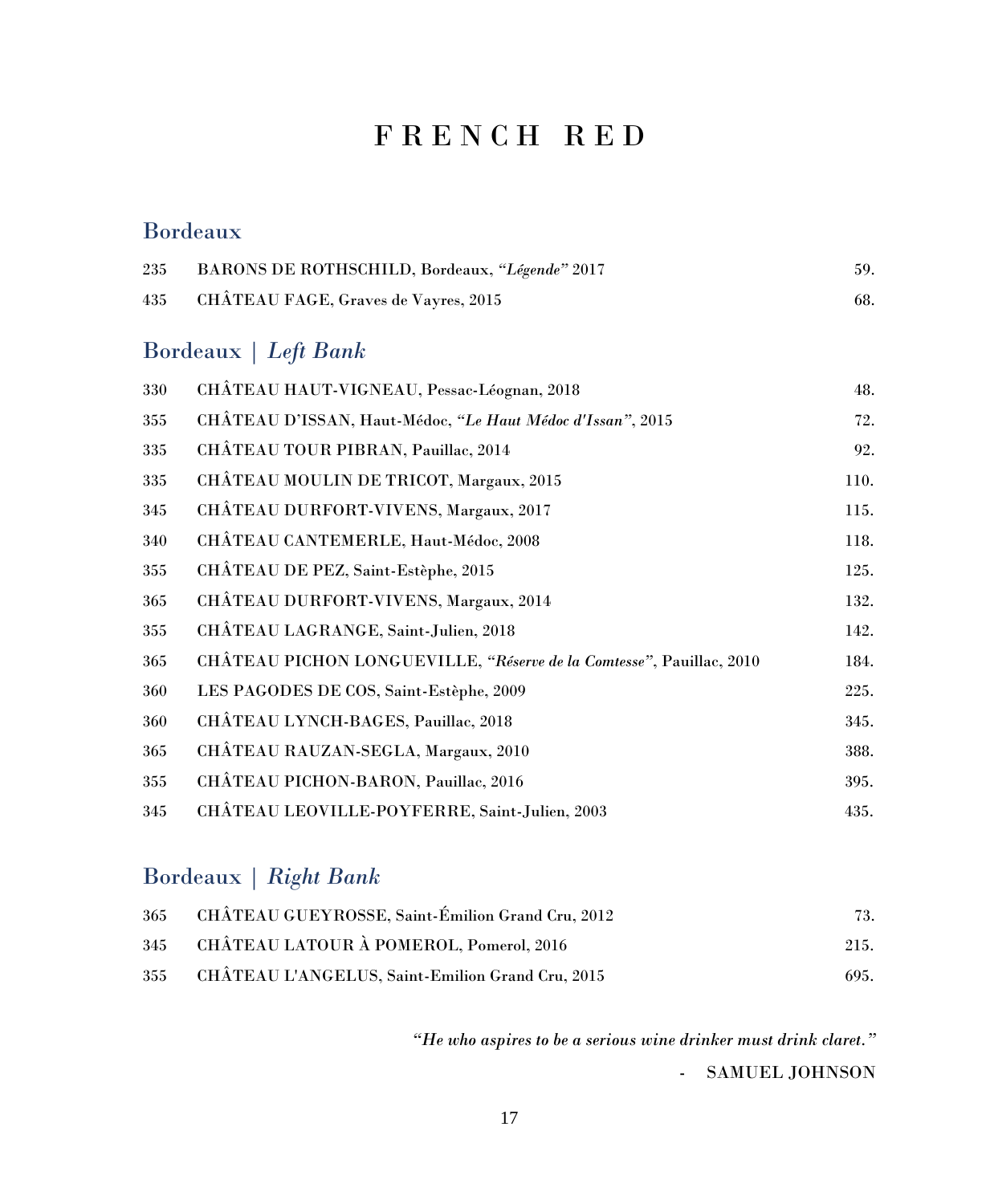### F R E N C H R E D

### **Burgundy**

| 420 | THÉVENET ET FILS, Bourgogne Rouge, "Le Clos", 2018                           | 48. |
|-----|------------------------------------------------------------------------------|-----|
| 520 | <b>DOMAINE BILLARD PERE ET FILS, Hautes-Cotes de Beaune, 2019</b>            | 55. |
| 530 | DOMAINE DAVID DUBAND, Bourgogne Hautes-Côtes de Nuits, "Louis Auguste", 2017 | 65. |

### Burgundy | *Côte-de-Nuits*

| 335 | MICHEL MAGNIEN, Chambolle-Musigny, "Fremières", 2014               | 115. |
|-----|--------------------------------------------------------------------|------|
| 350 | LOUIS JADOT, Nuits-Saint-Georges, 2016                             | 122. |
| 320 | GEORGES LIGNIER, Morey-Saint-Denis 1er Cru, "Clos des Ormes", 2017 | 138. |
| 320 | GHISLAINE BARTHOD, Chambolle-Musigny, 2017                         | 174. |
| 901 | DOMAINE DUJAC, Gevrey-Chambertin, 2018                             | 195. |
| 325 | DOMAINE FOURRIER, Gevrey-Chambertin, "Vieilles Vignes", 2018       | 210. |
| 345 | HUBERT LIGNIER, Nuits-Saint-Georges 1er Cru, "Les Didiers", 2008   | 225. |
| 902 | DOMAINE DUJAC, Charmes-Chambertin Grand Cru, 2018                  | 470. |
| 903 | DOMAINE DUJAC, Echézeaux Grand Cru, 2018                           | 565. |

### Burgundy | *Côte-de-Beaune*

| 325 | LOUIS LATOUR, Santenay, 2016                                     | 48.  |
|-----|------------------------------------------------------------------|------|
| 320 | DOMAINE ROLLIN PÈRE ET FILS, Pernand-Vergelesses, 2015           | 82.  |
| 325 | DOMAINE DE MONTILLE, Monthélie, 2017                             | 88.  |
| 350 | MICHEL GAY ET FILS, Aloxe-Corton, 2016                           | 105. |
| 335 | DOMAINE PAVELOT, Savigny-les-Beaune 1er Cru, "Les Guettes", 2019 | 105. |
| 425 | DOMAINE DUBLÈRE, Volnay 1er Cru, "Taillepieds", 2013             | 142. |
| 330 | COMTE ARMAND, Pommard 1er Cru, "Clos des Epeneaux", 2018         | 365. |

### Burgundy | *Côte Chalonnaise & Beaujolais*

| 525 | ROMUALD PETIT, Morgon, "Vieilles Vignes", Beaujolais, 2018    | 42. |
|-----|---------------------------------------------------------------|-----|
| 325 | DOMAINE FAIVELEY, Mercurey 1er Cru, "Clos des Myglands", 2018 | 94. |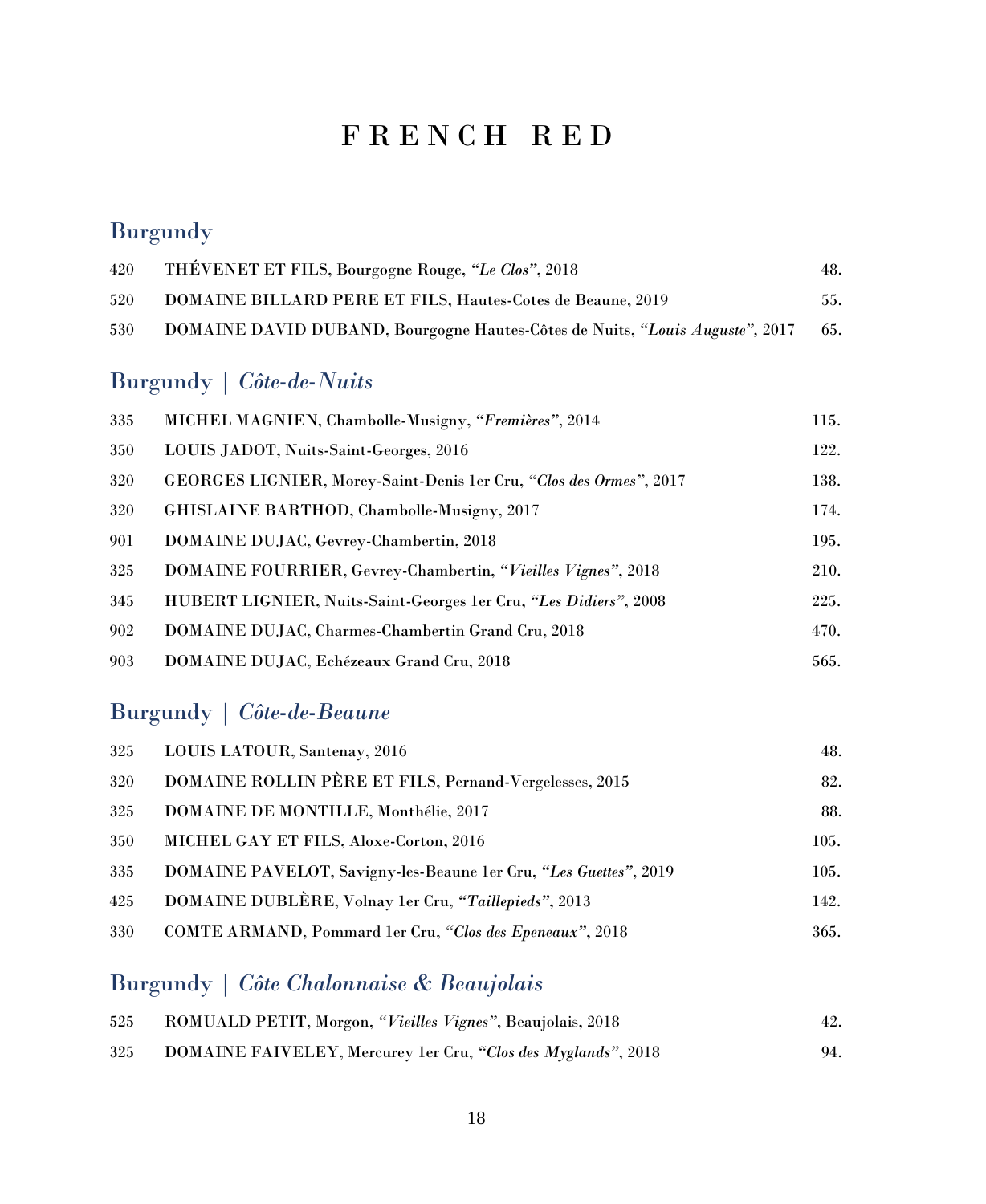## F R E N C H R E D

#### The Rhône Valley | *Northern Rhône*

| 530 | VINCENT PARIS, Crozes-Hermitage, "Selection", 2020       | 48.  |
|-----|----------------------------------------------------------|------|
| 530 | LES VINS DE VIENNE, Saint-Joseph, 2018                   | 62.  |
| 535 | VINCENT PARIS, Cornas, "Granit 30", 2019                 | 68.  |
| 535 | ALAIN GRAILLOT, Crozes-Hermitage, 2018                   | 88.  |
| 430 | JEAN-LOUIS CHAVE SÉLECTION, Hermitage, "Farconnet", 2017 | 115. |
| 430 | DOMAINE RENÉ ROSTAING, Côte-Rôtie, "Ampodium", 2018      | 125. |
| 430 | DOMAINE CLUSEL-ROCH, Côte-Rotie, "Les Schistes", 2018    | 135. |
| 530 | AUGUSTE CLAPE, Cornas, 2017                              | 198. |
| 530 | DELAS FRÈRES, Côte-Rôtie, "La Landonne", 2010            | 435. |

#### The Rhône Valley | *Southern Rhône*

| 425 | DOMAINE DES 3 CELLIER, Châteauneuf-du-Pape, "Alchimie", 2019      | 62.  |
|-----|-------------------------------------------------------------------|------|
| 425 | DOMAINE GOUR DE CHAULE, Gigondas, 2017                            | 75.  |
| 535 | FAMILLE PERRIN, Châteauneuf-du-Pape, "Les Sinards", 2018          | 92.  |
| 240 | DELAS FRÈRES, Châteauneuf-du-Pape, "Haute Pierre", 2017           | 115. |
| 430 | CHÂTEAU LA NERTHE, Châteauneuf-du-Pape, 2016                      | 135. |
| 430 | DOMAINE DU PEGAU, Châteauneuf-du-Pape, "Cuvée Réservée", 2019     | 145. |
| 430 | DOMAINE DU VIEUX TÉLÉGRAPHE, Châteauneuf-du-Pape, "La Crau", 2017 | 165. |
| 425 | DOMAINE DU PEGAU, Châteauneuf-du-Pape, "Cuvée Laurence", 2017     | 215. |

*"Wine cheers the sad, revives the old, inspires the young, makes weariness forget his toil."*

- LORD BYRON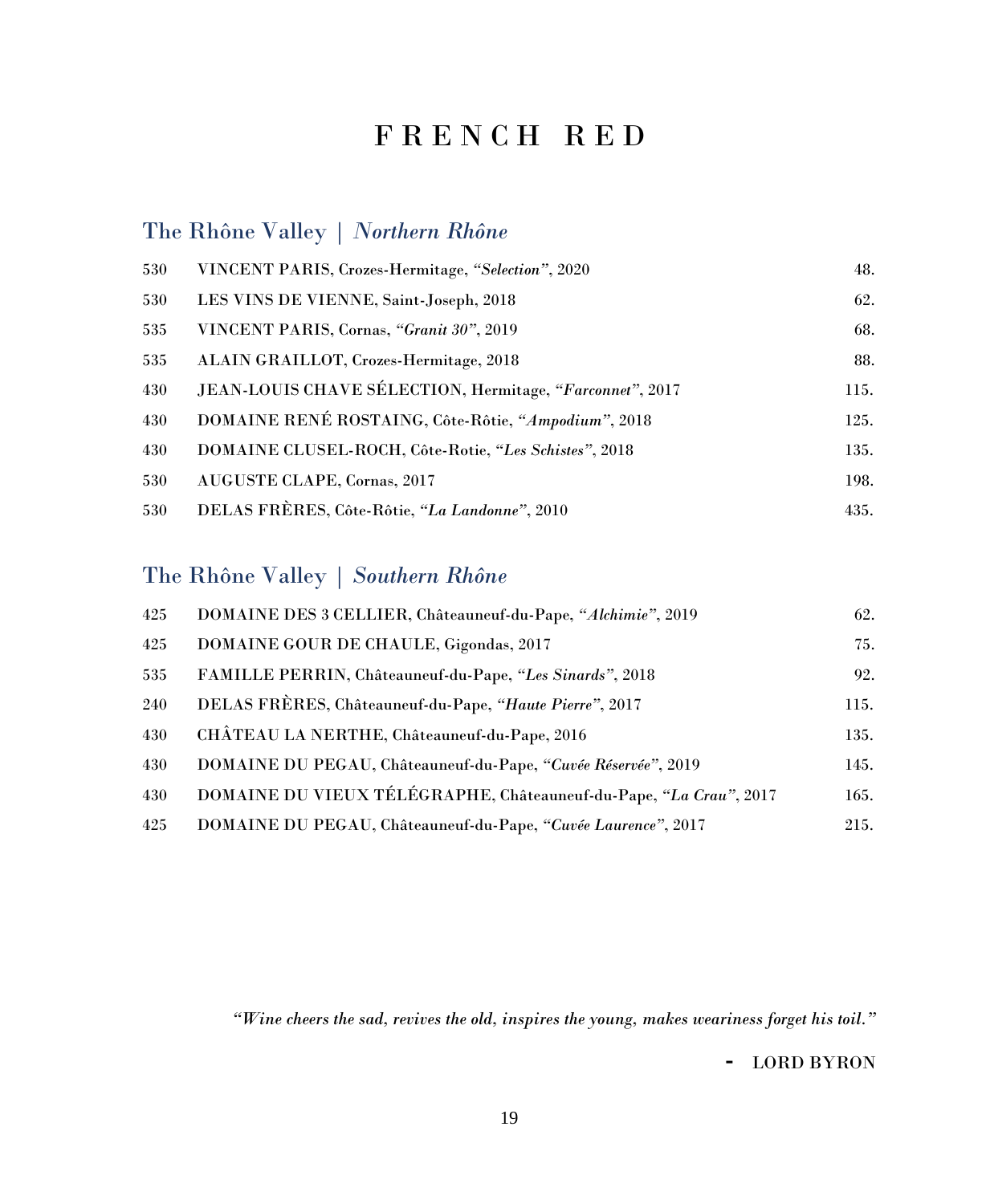# O T H E R F R E N C H R E D

| 535 | SHATTER, Grenache, Côtes Catalanes, 2012                           | 54.  |
|-----|--------------------------------------------------------------------|------|
| 425 | DOMAINE LÉON BARRAL, Faugères, Languedoc-Roussillon, 2015          | 56.  |
| 425 | COULY-DUTHEIL, Chinon, "La Coulée Automnale", Loire Valley, 2017   | 58.  |
| 330 | LUCIEN CROCHET, Sancerre Rouge, "Croix du Roy", Loire Valley, 2014 | 62.  |
| 420 | CHATEAU PRADEAUX, Bandol, "Cuvée X", Provence, 2015                | 125. |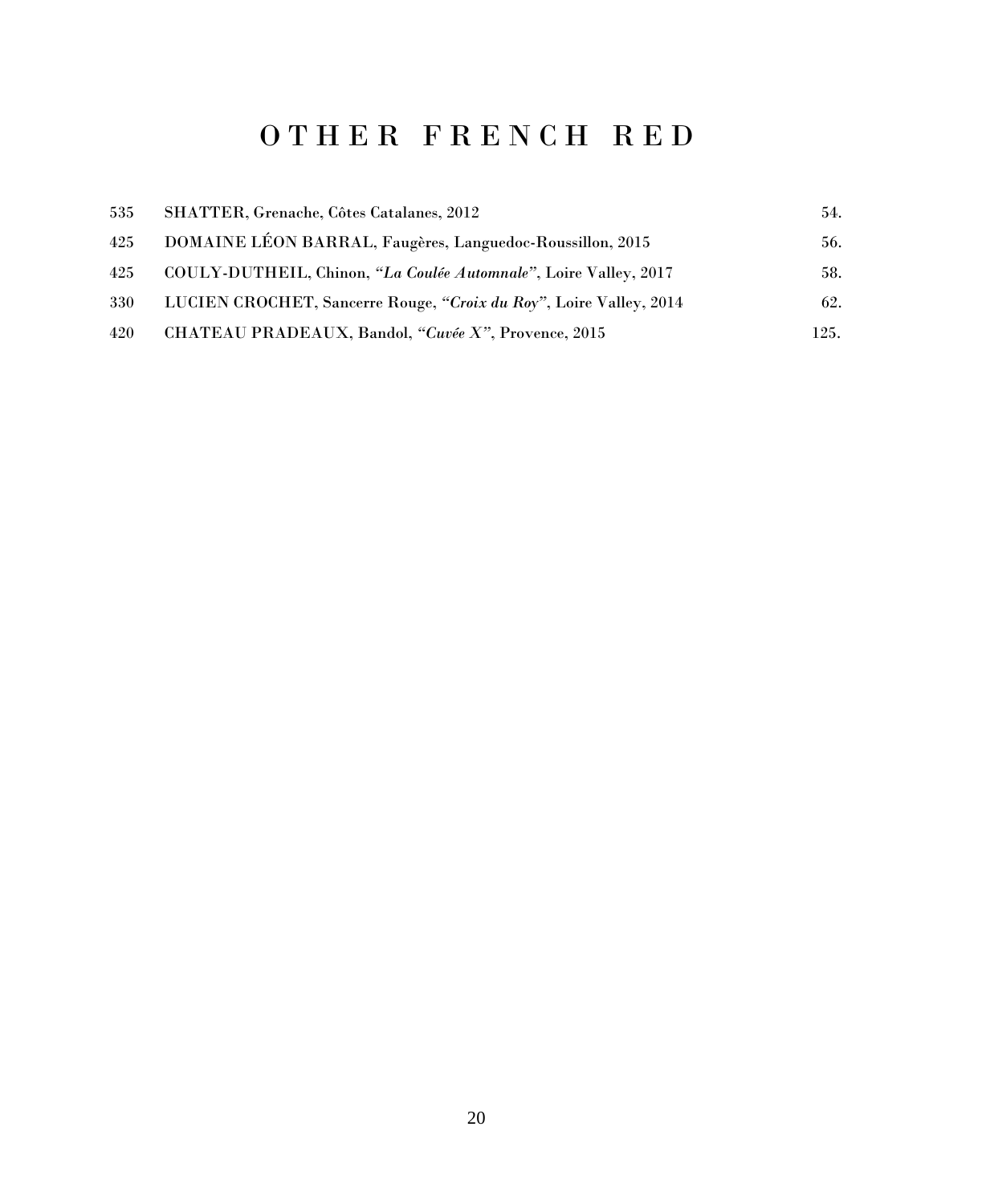# I T A L I A N R E D

### Northern Italy | *Piedmont*

| 415 | ELVIO COGNO, Langhe Nebbiolo, "Montegrilli", 2018                    | 54.  |
|-----|----------------------------------------------------------------------|------|
| 315 | SOTTIMANO, Barbera d'Alba, 2014                                      | 65.  |
| 300 | BROVIA, Barbera d'Alba, "Sori del Drago", 2018                       | 72.  |
| 415 | ELVIO COGNO, Barbera d'Alba, "Pre-Phylloxera", 2019                  | 118. |
| 310 | ODDERO, Barolo, 2015                                                 | 88.  |
| 410 | ELVIO COGNO, Barolo, "Cascina Nuova", 2016                           | 105. |
| 310 | G.D. VAJRA, Barolo, "Coste di Rose", 2016                            | 115. |
| 315 | FRANCESCO RINALDI, Barolo, "Cannubi", 2014                           | 125. |
| 410 | PRODUTTORI DEL BARBARESCO, Barbaresco, "Montestefano", Riserva, 2016 | 98.  |
| 310 | GAJA, Barbaresco, 2016                                               | 315. |
| 210 | FERRANDO, Carema, "Etichetta Bianca", 2016                           | 155. |
|     |                                                                      |      |

### Northern Italy | *Lombardia*

| 315 | NINO NEGRI, Valtellina Superiore, "Inferno", 2017   | 68.  |
|-----|-----------------------------------------------------|------|
| 410 | NINO NEGRI, Sfursat di Valtellina, "5 Stelle", 2017 | 164. |

### Northern Italy | *Veneto*

| 305 | FRATELLI ZENI, "Costalago Rosso Veronese", 2015      | 64.  |
|-----|------------------------------------------------------|------|
| 400 | ALLEGRINI, Amarone della Valpolicella Classico, 2014 | 94.  |
| 320 | DAL FORNO ROMANO, Valpolicella Superiore, 2014       | 188. |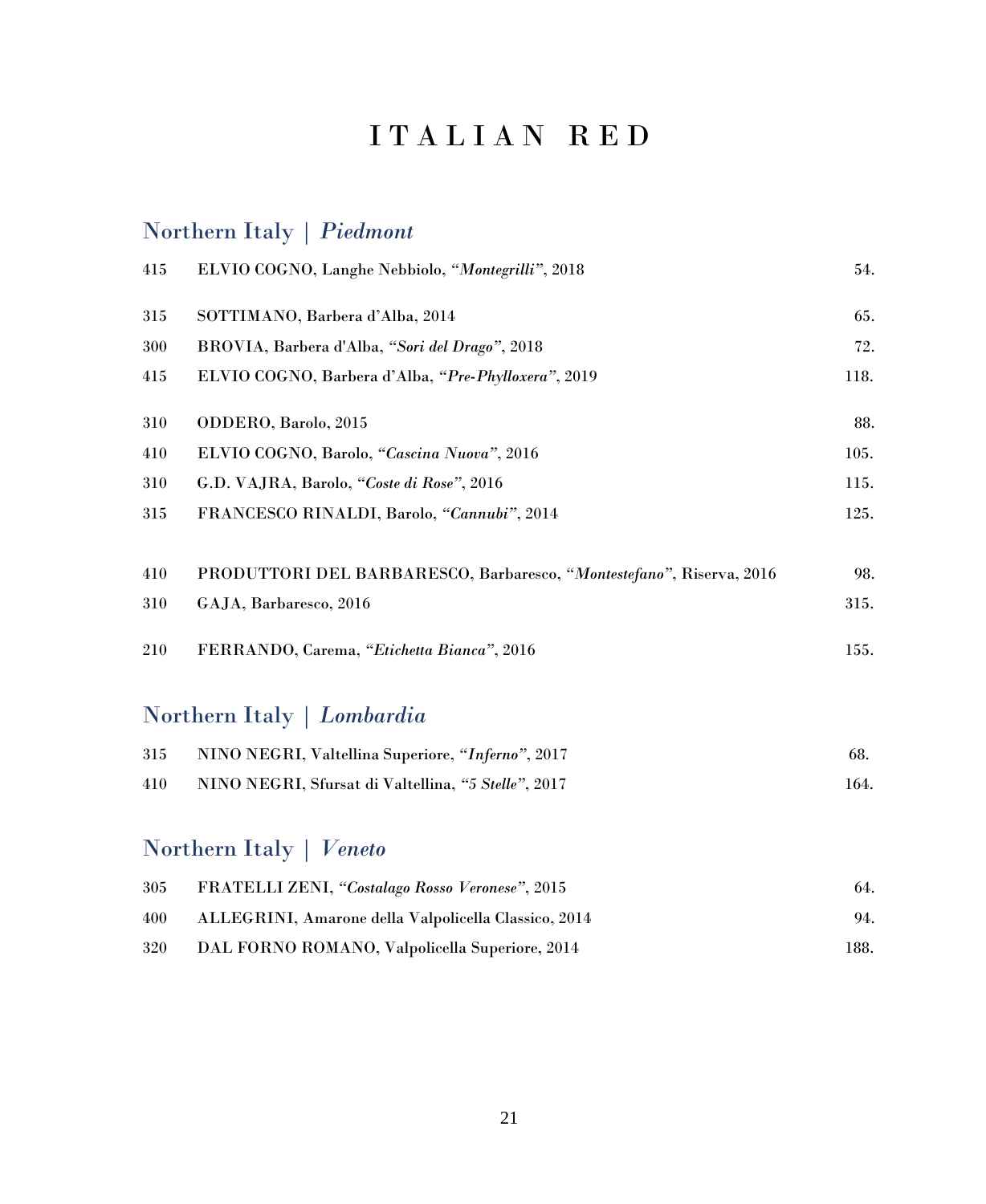### I T A L I A N R E D

#### Central Italy | *Tuscany*

| 415 | MASTROJANNI, Rosso di Montalcino, 2018                                 | 54.  |
|-----|------------------------------------------------------------------------|------|
| 220 | QUERCIABELLA, "Mongrana", 2018                                         | 62.  |
| 310 | CASTELLO DI AMA, Chianti Classico, Gran Selezione, "San Lorenzo", 2017 | 72.  |
| 415 | GAJA CA'MARCANDA, "Promis", 2017                                       | 92.  |
| 310 | VILLA AL CORTILE, Brunello di Montalcino, 2014                         | 108. |
| 310 | VAL DI SUGA, Brunello di Montalcino, 2013                              | 138. |
| 310 | MARCHESI ANTINORI, "Tignanello", 2018                                  | 225. |
| 305 | MONTEVERTINE, "Le Pergole Torte", 2017                                 | 235. |
| 305 | <b>MARCHESI ANTINORI, Solaia, 2017</b>                                 | 565. |
|     |                                                                        |      |

#### Central Italy | *Abruzzo*

| 415 | VALLE REALE, Montepulciano d'Abruzzo, "Vigneto Popoli", 2015 | 38. |
|-----|--------------------------------------------------------------|-----|
|-----|--------------------------------------------------------------|-----|

*"When men drink, then they are rich and successful and win lawsuits an are happy and help their friends. Quickly, bring me a beaker of wine, so that I may wet my mind and say something clever."* - ARISTOPHANES, The Knights, 424 B.C.E.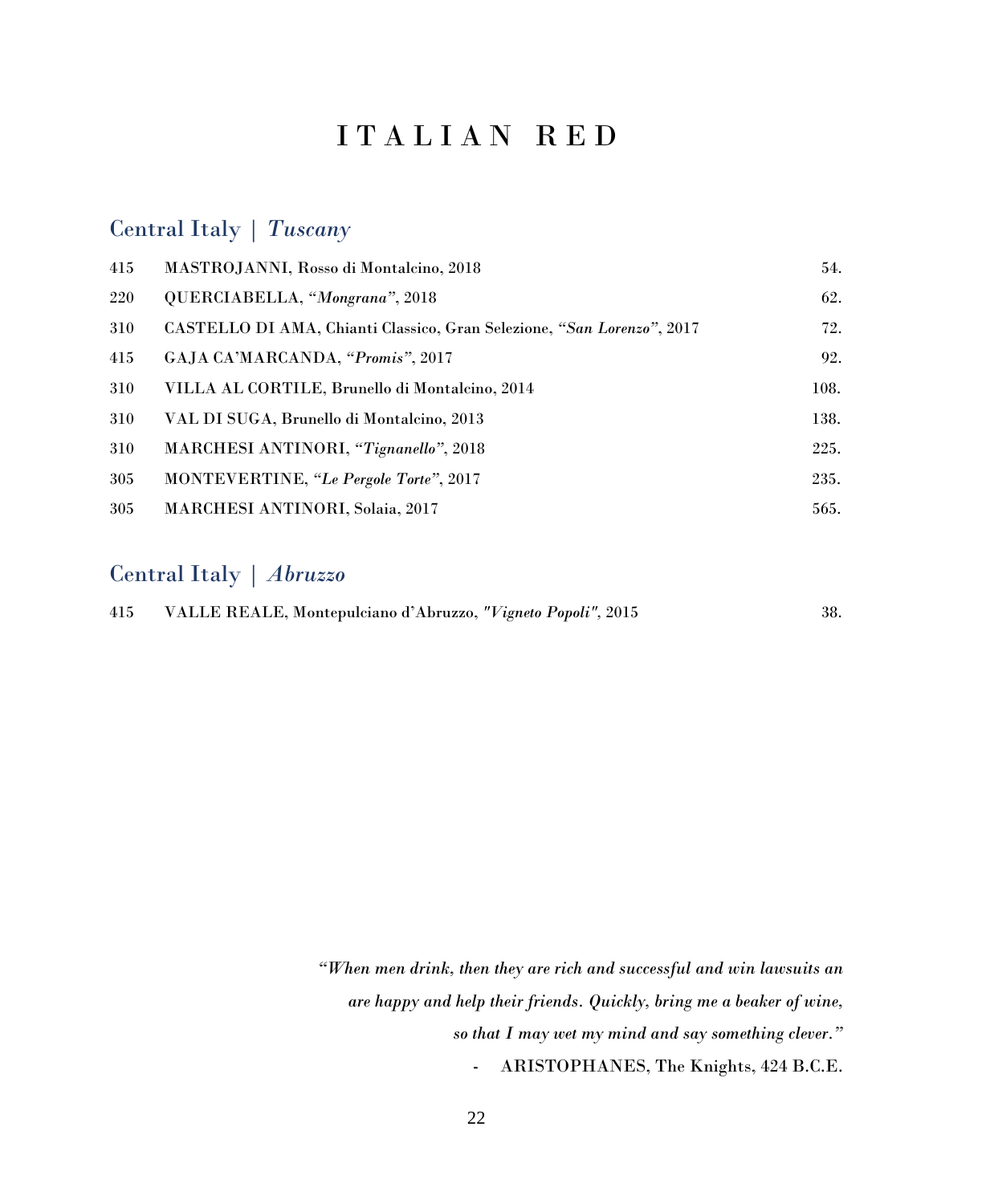## I T A L I A N R E D

### Southern Italy | *Campania*

| 310 | FEUDI DI SAN GREGORIO, "Serpico", 2003               | 155. |
|-----|------------------------------------------------------|------|
| 405 | MASTROBERARDINO, "Villa dei Misteri", 2011           | 375. |
|     |                                                      |      |
|     | Southern Italy   Puglia                              |      |
| 500 | FUEDO DI SANTA CROCE, Salento, Primitivo, 2015       | 46.  |
|     |                                                      |      |
|     | Southern Italy   Sicily                              |      |
| 230 | MURGO, Etna Rosso, 2018                              | 42.  |
| 515 | TORNATORE, Etna Rosso, 2016                          | 52.  |
| 215 | ARIANNA OCCHIPINTI, "Il Frappato", 2017              | 72.  |
|     | Southern Italy   Sardegna                            |      |
| 225 | SELLA & MOSCA, Cannonau di Sardegna, "Riserva", 2018 | 48.  |

*"And wine can of their wits the wise beguile, make the sage frolic, and the serious smile."*

- ALEXANDER POPE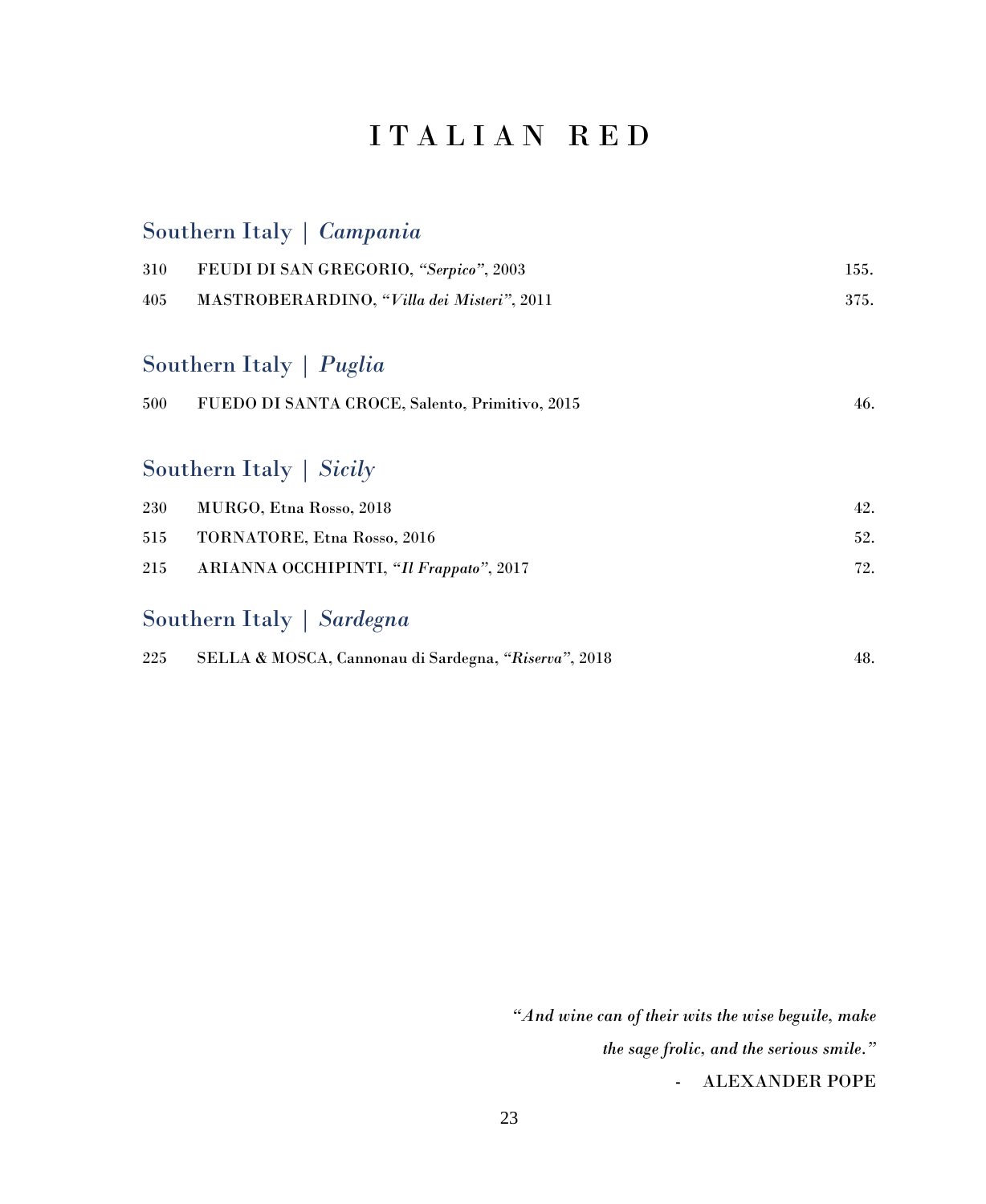## S P A N I S H & P O R T U G E S E R E D

## Spain

| 405 | MAS DOIX, Priorat, "Salangues", 2012                                       | 45. |
|-----|----------------------------------------------------------------------------|-----|
| 500 | MARQUÉS DE MURRIETA, Rioja, Reserva, "Finca Ygay", 2014                    | 52. |
| 510 | BODEGAS HERMANOS PECIÑA, Rioja, Gran Reserva, "Señorío de P. Peciña", 2009 | 84. |
| 510 | R. LÓPEZ DE HEREDIA, Rioja, Reserva, "Viña Tondonia", 2011                 | 92. |

## Portugal

| 515 | JULIO BASTOS, Alentejo, "Dona Maria", Gran Reserva, 2015 | 72. |
|-----|----------------------------------------------------------|-----|
| 515 | QUINTA VALE D. MARIA, Douro Tinto, Douro, 2016           |     |

| "A [restaurant] wine list is praised and given awards                           |
|---------------------------------------------------------------------------------|
| for reasons that have little to do with its real purpose, as if it existed      |
| only to be admired passively, like a stamp collection. A wine list is good only |
| when it functions well in tandem with a menu."                                  |
| - GERALD ASHER, Wine Writer                                                     |